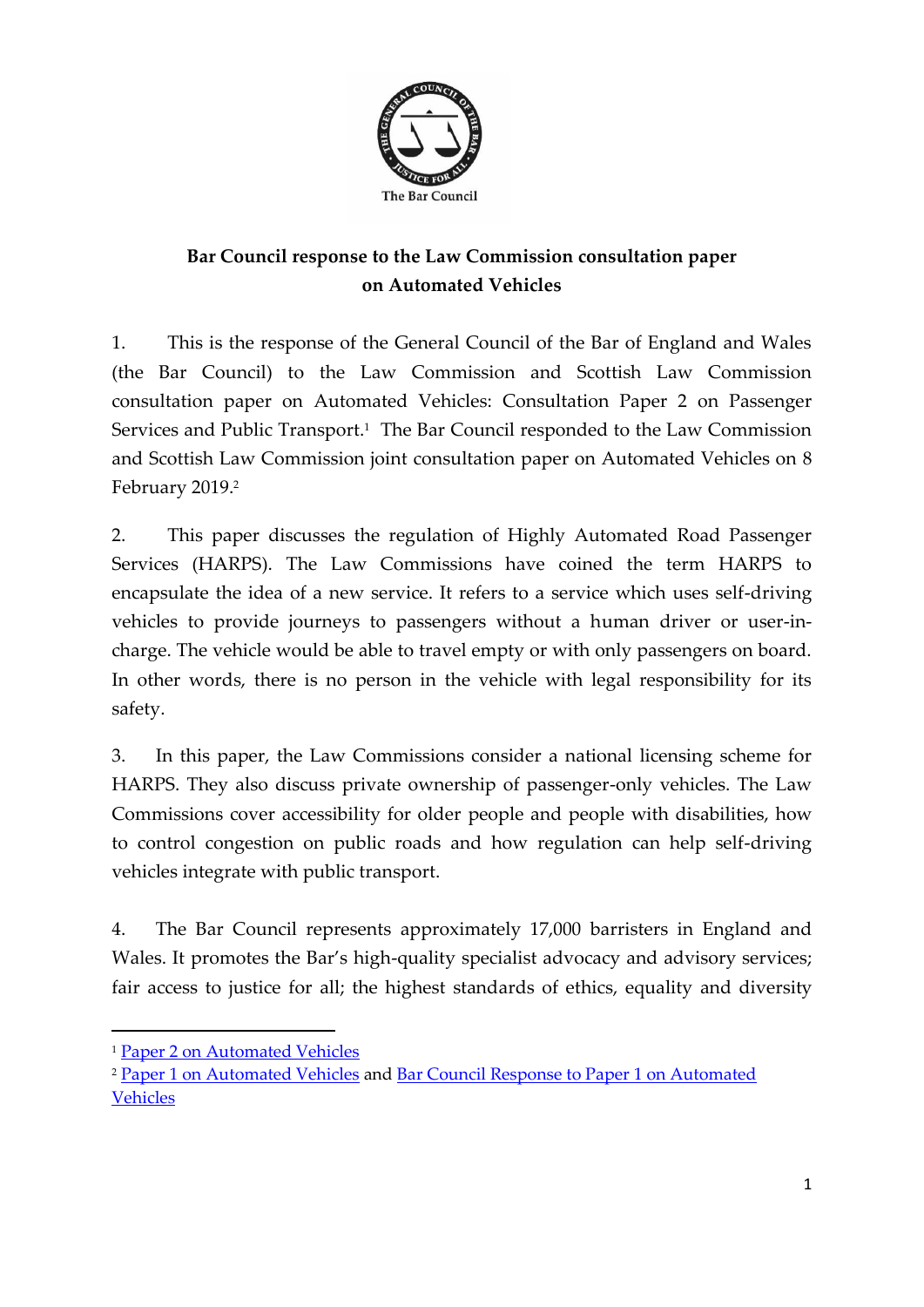across the profession; and the development of business opportunities for barristers at home and abroad.

5. A strong and independent Bar exists to serve the public and is crucial to the administration of justice. As specialist, independent advocates, barristers enable people to uphold their legal rights and duties, often acting on behalf of the most vulnerable members of society. The Bar makes a vital contribution to the efficient operation of criminal and civil courts. It provides a pool of talented men and women from increasingly diverse backgrounds from which a significant proportion of the judiciary is drawn, on whose independence the Rule of Law and our democratic way of life depend. The Bar Council is the Approved Regulator for the Bar of England and Wales. It discharges its regulatory functions through the independent Bar Standards Board (BSB.)

### **Chapter 3**

*Chapter 3 considers the current, highly fragmented, regulatory system applying to taxis; private hire; public service vehicles (PSV); and car hire. At one time, the distinctions reflected genuine market differences. However, these divisions are blurring and may disappear altogether in an automated environment. We do not think that it will be possible to shoehorn HARPS into the current regulatory structure. Instead we provisionally propose a single licensing system for all HARPS operators.*

**Consultation Question 1 (3.82):**

# **Do you agree that Highly Automated Road Passenger Services (HARPS) should be subject to a single national system of operator licensing?**

6. We agree, for the reasons given by the Law Commissions, that HARPS should be subject to a single national system of operator licensing.

7. For example, the existing system of localised private hire vehicle (PHV) licensing for driver, vehicles and operators has been the subject of significant controversy in the last few years. The main problem is "cross border hiring" by which a driver licensed in one area has a statutory "right to roam" into areas where he is not licensed. While the "right to roam" is not enjoyed by operators it is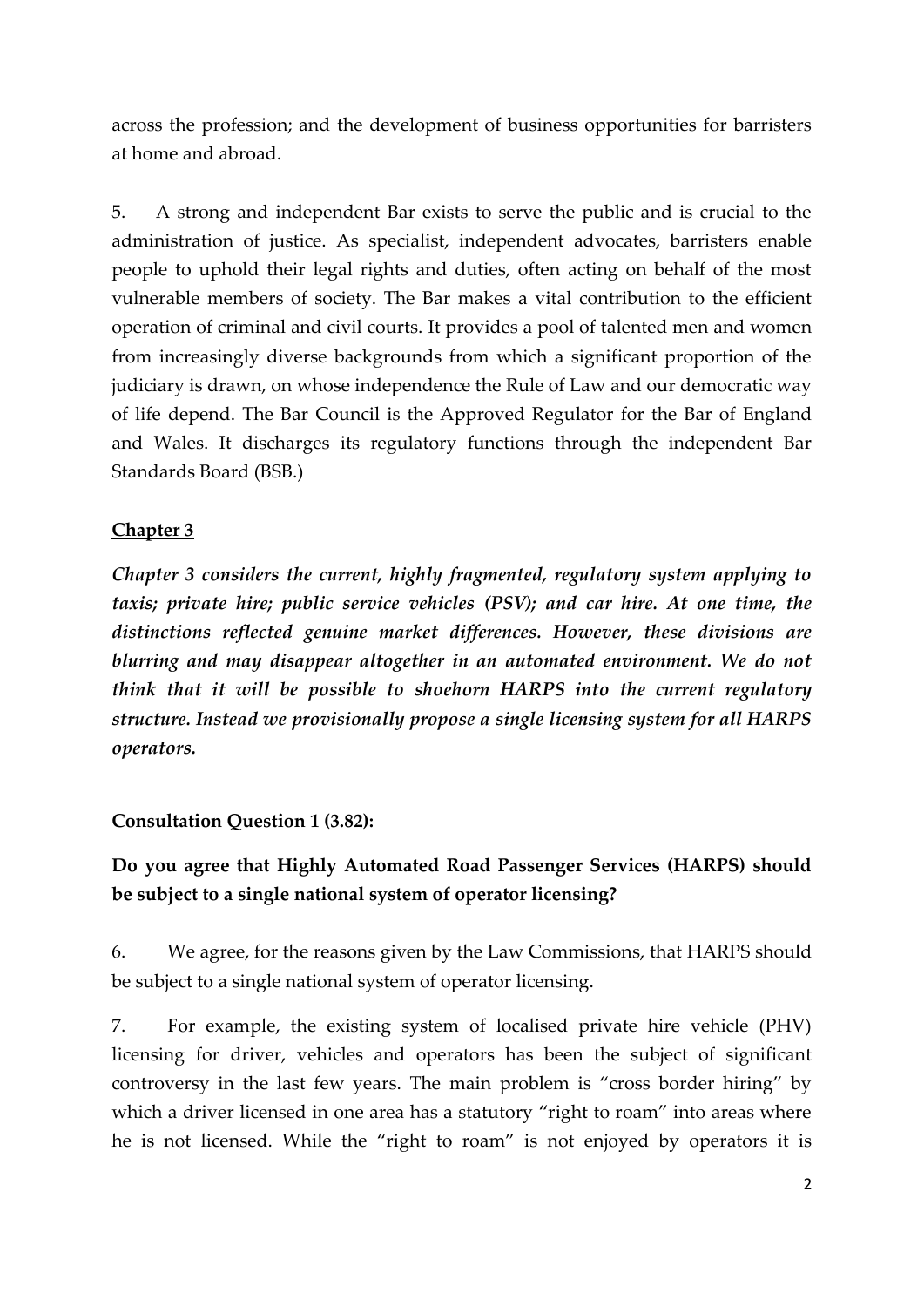perfectly possible that an operator, particularly one using modern methods of communication such as apps or social media, could structure its business in a manner whereby it only had one premises and one operator's licence (in whichever controlled district had the most lenient requirements) and then send its fleet out across the country, possibly into areas where the operator had been refused a licence on safety grounds.

8. The plethora of case law includes:

9. *R (Delta Merseyside Ltd) v Knowsley MBC* [2018] EWHC 757 (Admin); *Reading BC v Ali* [2019] EWHC 200 (Admin); *Milton Keynes Council v Skyline Taxis and Private Hire Ltd* [2017] EWHC 2794 (Admin); *Dittah v Birmingham City Council* [1993] RTR 356; *Shanks v North Tyneside Borough Council* [2001] EWHC Admin; *Windsor and Maidenhead Royal Borough Council v Khan* [1994] RTR 87; *Murtagh (t/a Ruberry Rednal Cars) v Bromsgrove District Council* [2001] L.L.R. 514

10. While HARPS legislation could be structured to avoid this unsatisfactory position, it is clearly far preferable that a national regulator be responsible for the authorisation of vehicles and operators.

### **Consultation Question 2 (3.86):**

# **Do you agree that there should be a national scheme of basic safety standards for operating a HARPS?**

11. We agree that there should be a national scheme of basic safety standards for operating a HARPS. This will ensure, as will having a single national system of licensing, a harmonised and consistent approach across the country.

## **Chapter 4**

*Chapter 4 discusses the scope and content of a new scheme of HARPS operator licensing. It looks in detail at how PSV operator licensing currently works and asks how far these principles are relevant to HARPS.* 

### **Consultation Question 3 (4.33)**

**Do you agree that a HARPS operator licence should be required by any business which:**

**(1) carries passengers for hire or reward;**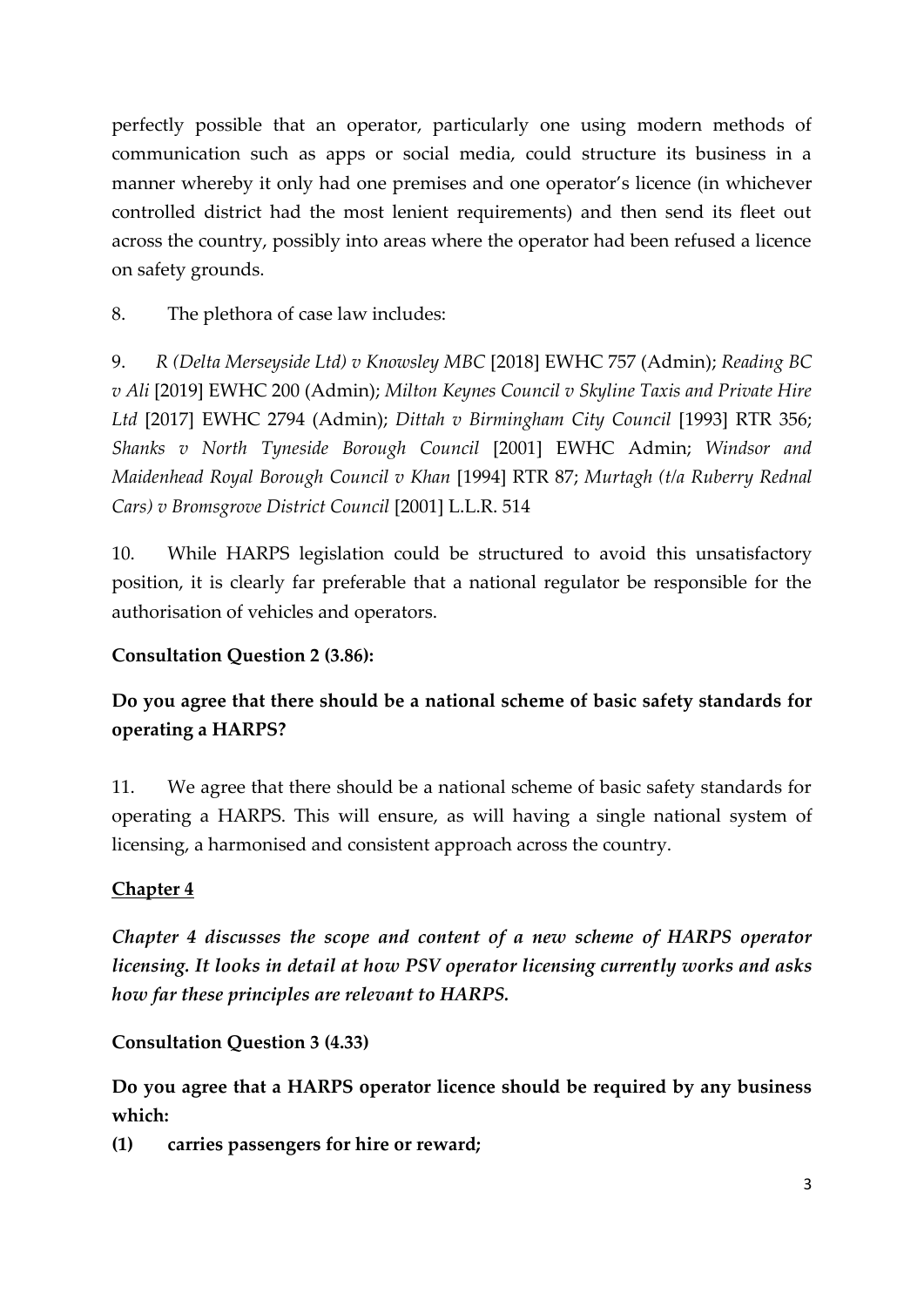- **(2) using highly automated vehicles;**
- **(3) on a road;**
- **(4) without a human driver or user-in-charge in the vehicle (or in line of sight**

#### **12. of the vehicle)?**

13. We agree, for the reasons given by the Law Commission. Please also see answer to question 2.

#### **Consultation Question 4 (4.34):**

### **Is the concept of "carrying passengers for hire or reward" sufficiently clear?**

14. We think that the concept of "carrying passengers for hire or reward" is sufficiently clear. The "business test" and the refined question *"does the service for which payment is made go beyond the bounds of mere social kindness"* set out in *Albert v Motor Insurers' Bureau* [1972] AC 301 provides sufficient basis to determine the vast majority of situations. It seems to us that the odd difficult case will be few and far between and will be capable of relatively easy determination by courts using the existing test and bearing in mind that the rationale for the licence requirement is safety. It seems to us that any systematic carrying of passengers with sharing of expenses is likely to require a PSV whereas the occasional lift being given to a number of people would not.

15. We note that the scope of the new scheme is concerned with the licensing and regulation of business. We wonder whether this misses an opportunity to broaden the licensing regime so that it extends beyond business and covers transport schemes that may not be caught under the business test. For example, some voluntary/charitable schemes that transport a wide variety of individuals. The primary aim must be to ensure public safety. It may be that broadening the scope of the regime is impracticable, but perhaps efforts should be made to do so.

### **Consultation Question 5 (4.46):**

# **We seek views on whether there should be exemptions for community or other services which would otherwise be within the scope of HARPS operator licensing.**

16. Our tentative view accords with the Law Commission. The paramount concern is safety and it is our view that an operator running this type of services should be licensed. Unlike the current situation where community groups can satisfy themselves that there is a responsible driver in control of the vehicle a HARPS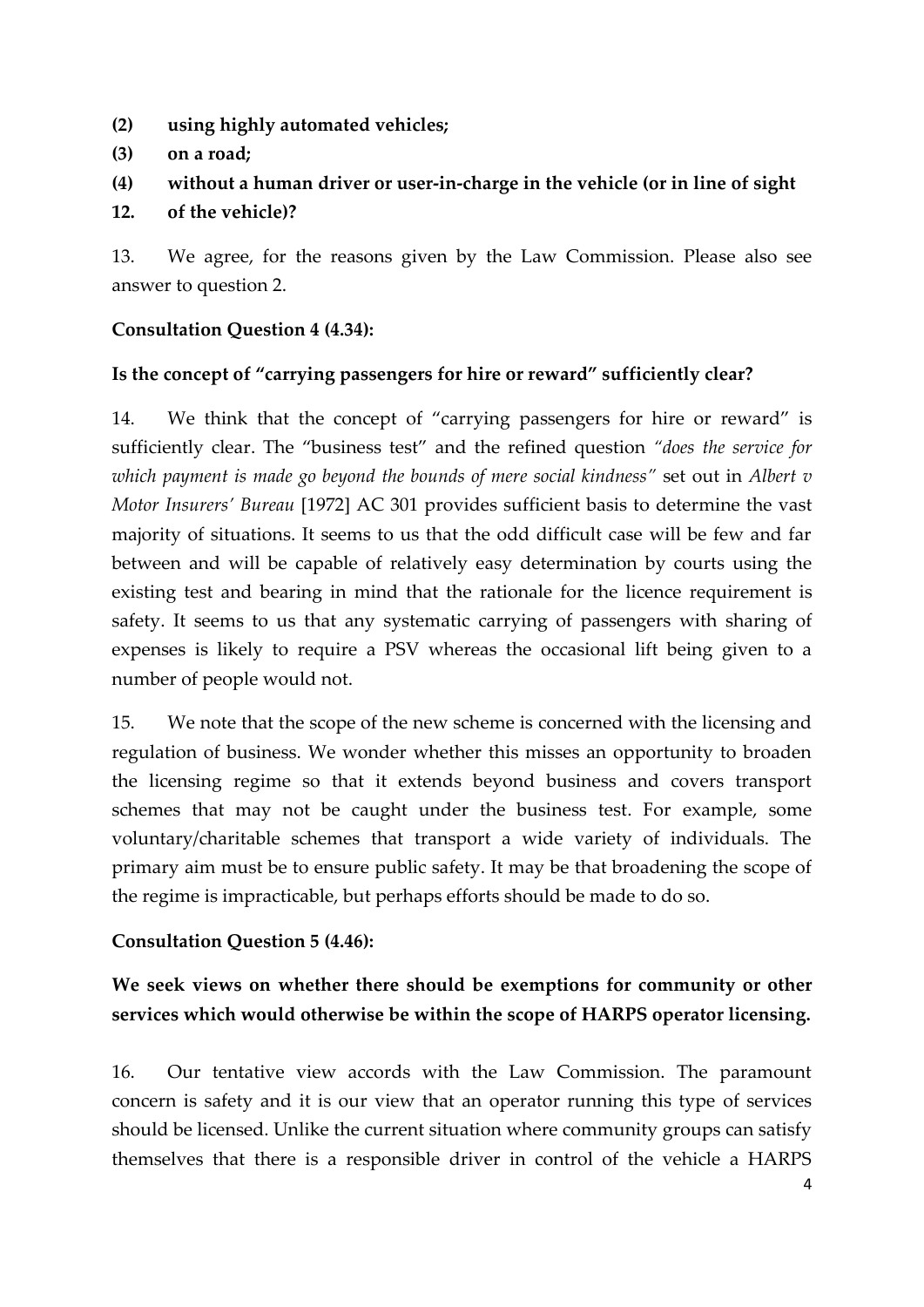without a user in charge will provide no such assurance. It follows that the responsibility must fall to the Operator and that appropriate licensing is in place. These operators are likely to be providing services to vulnerable people such as children, the old and disabled. In our view, there would need to be verifiable guarantees concerning safety to justify any exemption.

### **Consultation Question 6 (4.54):**

**We seek views on whether there should be statutory provisions to enable the Secretary of State to exempt specified trials from the need for a HARPS operator licence (or to modify licence provisions for such trials).**

17. It is our view that such trials should be permitted without the necessity for a HARPS operator licence so long as they are conducted in controlled and limited circumstances. In reality, this means in circumstances where the safety of other road users is not affected. Our tentative view is that statutory provision should be made for the Secretary of State to empower the regulator to grant such an exemption or to modify licence provisions with necessary conditions.

## **Consultation Question 7 (4.72):**

### **Do you agree that applicants for a HARPS operator licence should show that they:**

- **(1) are of good repute;**
- **(2) have appropriate financial standing;**
- **(3) have suitable premises, including a stable establishment in Great Britain; and**

### **(4) have a suitable transport manager to oversee operations?**

18. We agree, for the reason given by the Law Commission. This mirrors the Traffic Commissioners regime which in our experience has proved to be robust and effective. We see the benefits in there being a stable presence in Great Britain and records being easily accessible to the authorities. Guidance should be provided on what premises are considered suitable if HARPS and technical operating equipment are being garaged at those premises.

### **Consultation Question 8 (4.73):**

**How should a transport manager demonstrate professional competence in running an automated service?**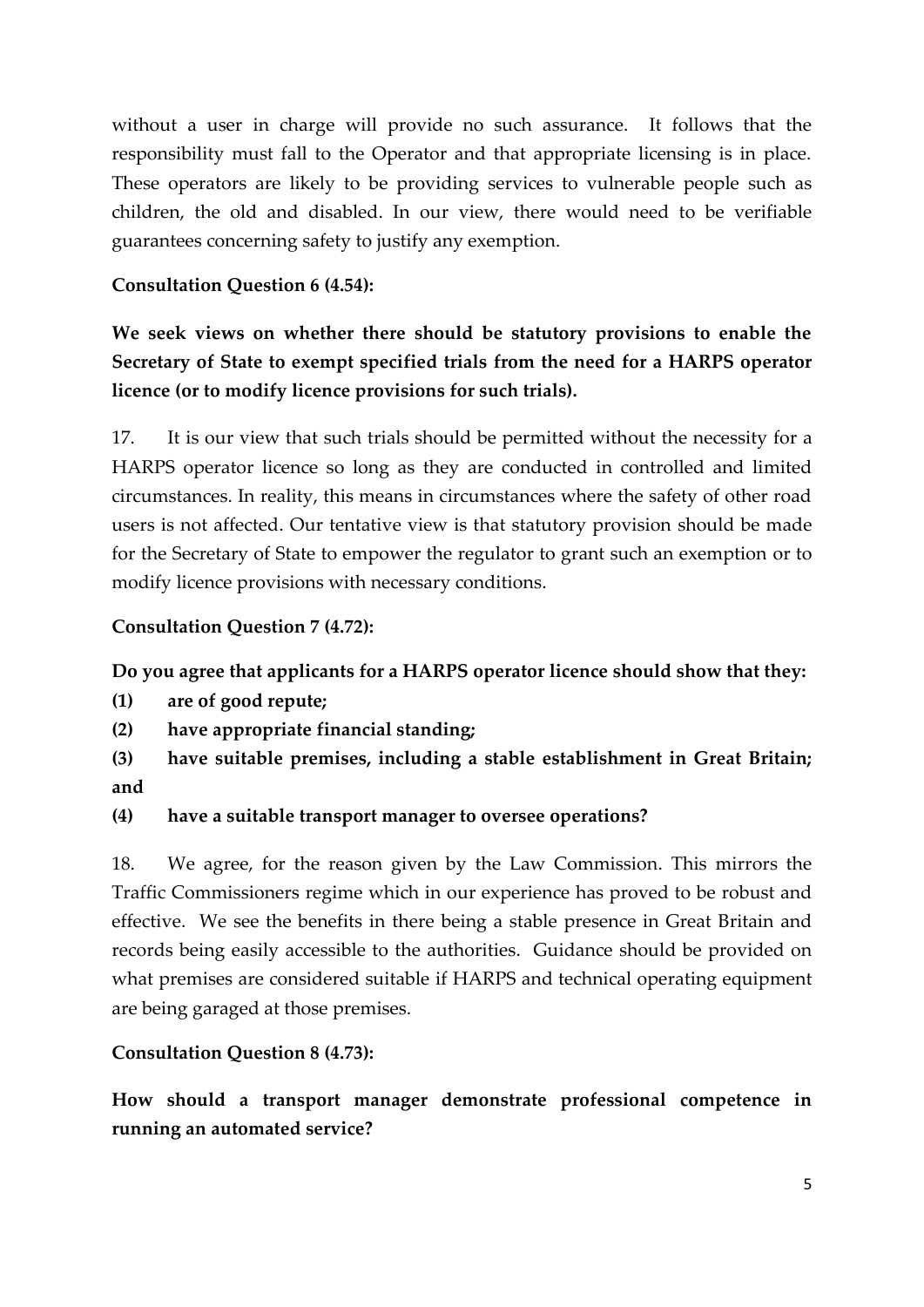19. We concur with the Law Commission's observations at para 4.70 that the role of Transport Manager will require different skills. However, it may be the case that the skills required will be additional to skills already needed under the current certification system. At present the obtaining of a Certificate of Professional Competence requires a Transport Manager to pass exams prescribed by the Department of Transport. We think that consideration should be given to extending the examination requirements to include a technical understanding of automated driving systems. This will necessarily require learning in the role, but it is also necessary for the regulator or assessing body to have some criteria by which to judge competence. This will require some expertise itself, whether in providing tests or examinations or assessing whether a detailed safety case demonstrates competence.

20. We appreciate that the acquiring of expertise by the regulator or assessment body will also pose difficulties in the early days of HARPS. There will inevitably be learning by experience and evolving knowledge of what will be involved in the running of an automated service. Examples from the gambling regime might assist, in that suitability is not assessed by reference to an independent Certificate of Professional Competence (see para 4.70 of the consultation document), but by the Gambling Commission itself taking a view based on a variety of factors. It is difficult to avoid a 'chicken and egg' situation.

### **Consultation Question 9 (4.89):**

#### **Do you agree that HARPS operators should:**

**(1) be under a legal obligation to ensure roadworthiness; and**

**(2) demonstrate "adequate facilities or arrangements" for maintaining vehicles and operating systems "in a fit and serviceable condition"?**

21. We agree, for the reasons given by the Law Commissions in the paper.

#### **Consultation Question 10:**

# **Do you agree that legislation should be amended to clarify that HARPS operators are "users" for the purposes of insurance and roadworthiness offences?**

22. Yes.

23. We consider it to very important to clarify that HARPS operators are users for the purposes of insurance and roadworthiness offences, particularly as there will not be a human driver to notice problems.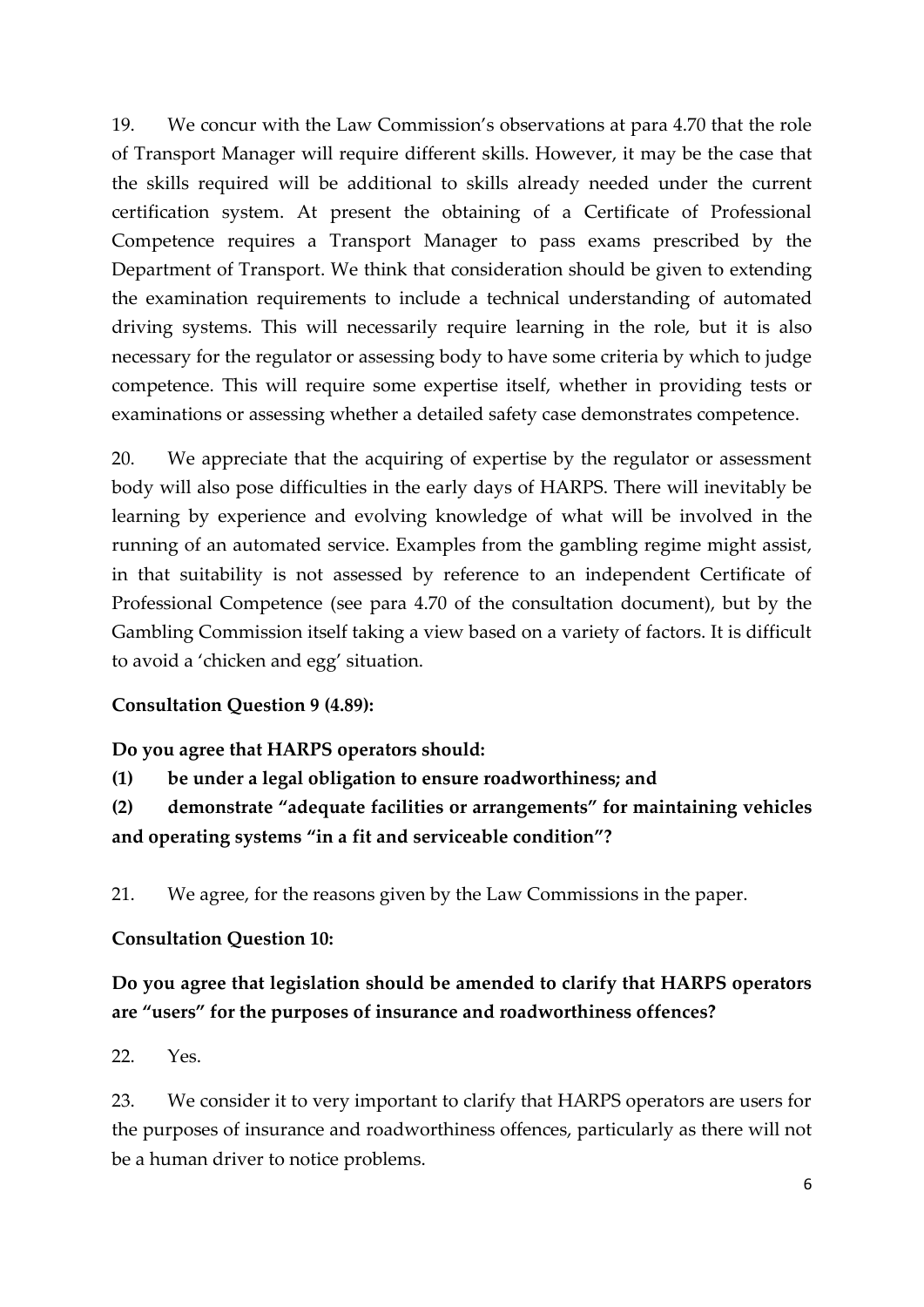### **Consultation Question 11:**

## **Do you agree that HARPS operators should have a legal duty to:**

**(1) insure vehicles;**

 $24$  Yes

25. Such insurance must be compulsory.

26. It is also important that insurers monitor risks, particularly in the early stages of this new transportation. HARPS operators need to be conscious of the fact that poor standards will be reflected in higher premiums.

## **(2) supervise vehicles;**

27. Yes.

28. This also fits with a legal duty to insure.

## **(3) report accidents; and**

29. Yes.

30. This also fits with a legal duty to report accidents to insurers.

# **(4) take reasonable steps to safeguard passengers from assault, abuse or harassment?**

31. Yes. We note that guidance will be required as to what constitutes *"reasonable steps".* 

32. This also fits with a legal duty to insure.

## **Consultation Question 12 (4.125)**

**Do you agree that HARPS operators should be subject to additional duties to report: untoward events, together with background information about miles travelled (to put these events in context)?**

33. Yes, HARPS are an entirely new system and there is a benefit, particularly in the early years of implementation, that lessons are learned from how HARPS operate in practice. We assume that information as to miles travelled, absent untoward events, will assist the interpretation of data.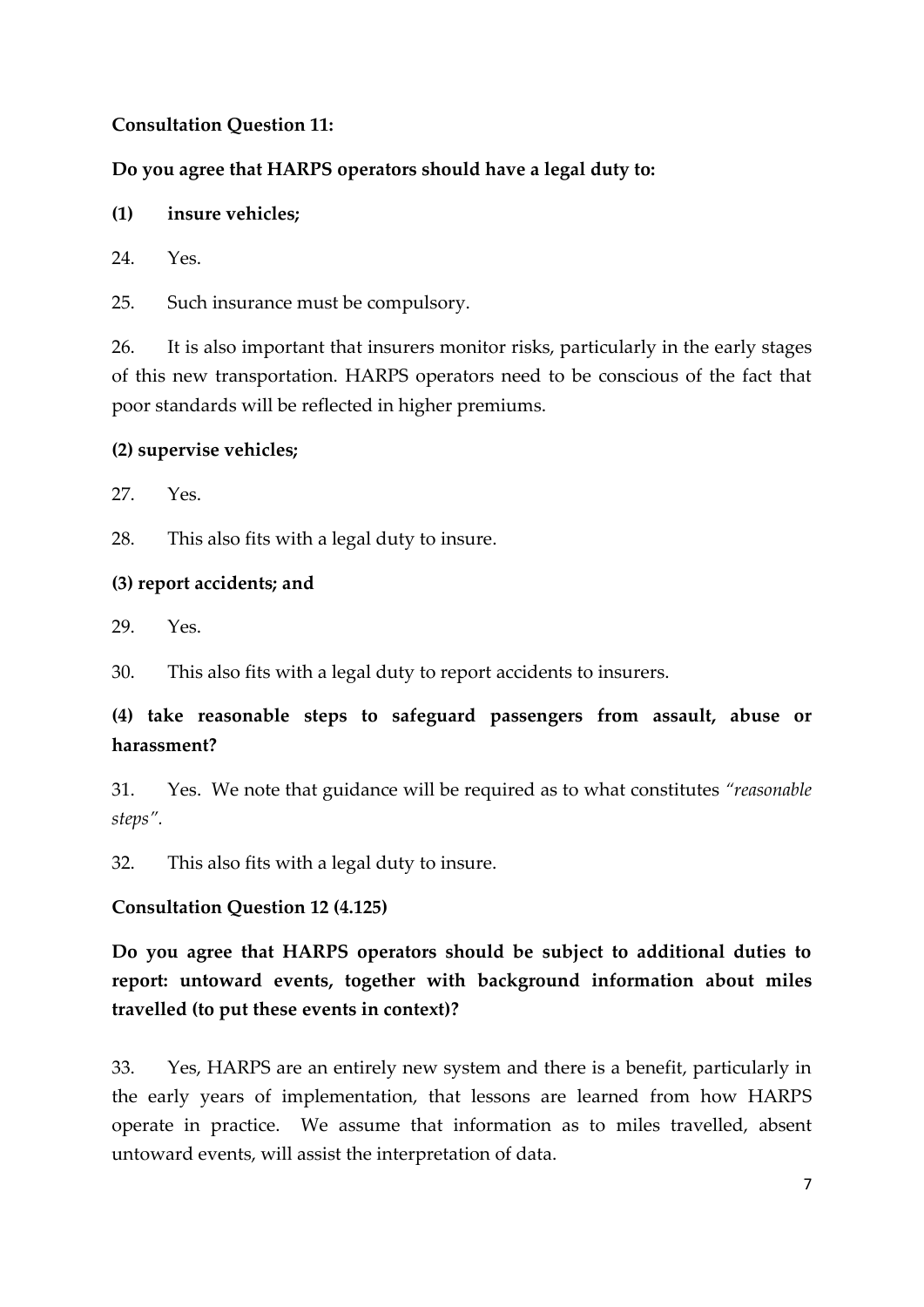#### **Consultation Question 13 (4.128):**

# **Do you agree that the legislation should set out broad duties, with a power to issue statutory guidance to supplement these obligations?**

34. Yes. We agree if the body administering the operation of licensing is responsible nationally. Our tentative view is that this body should have similar powers to issue statutory guidance as currently given to the Senior Traffic Commissioner under s.4C (1) Public Passenger Vehicles Act 1981. Such guidance provides practical information to potential operators as well as guidance to which regard must be given and will provide a useful supplement to the broad duties set out in the legislation.

#### **Consultation Question 14 (4.133):**

**We invite views on whether the HARPS operator licensing agency should have powers to ensure that operators provide price information about their services.**

#### **In particular, should the agency have powers to:**

# **(1) issue guidance about how to provide clear and comparable price information, and/or**

**(2) withdraw the licence of an operator who failed to give price information?**

35. The current law provides that traders are obliged to provide clear and timely pricing information about their products and services. Failure to do so will breach Regulation 6 Consumer Protection from Unfair Trading Regulations 2008. We take the view that the current law provides enough protection to the consumer. It is also the case that an existing body, the Chartered Institute of Trading Standards has provided guidance in relation to pricing practices In December 2008 it issued Guidance for Traders on Pricing Practices. Our view is that the agency should not have the powers suggested. Failures to provide adequate pricing information can be amply enforced by Trading Standards and the Competition and Markets Authority ("CMA"). The CMA investigated and obtained statutory undertakings from traders on price transparency in the car hire industry (2017) alluded to in the Law Commission's consultation (para 3.69) and hotel booking websites (February 6<sup>th,</sup> 2019). Trading Standards are well versed in investigating and enforcing pricing complaints. If a HARPS licensee breaches pricing laws then the licensing agency will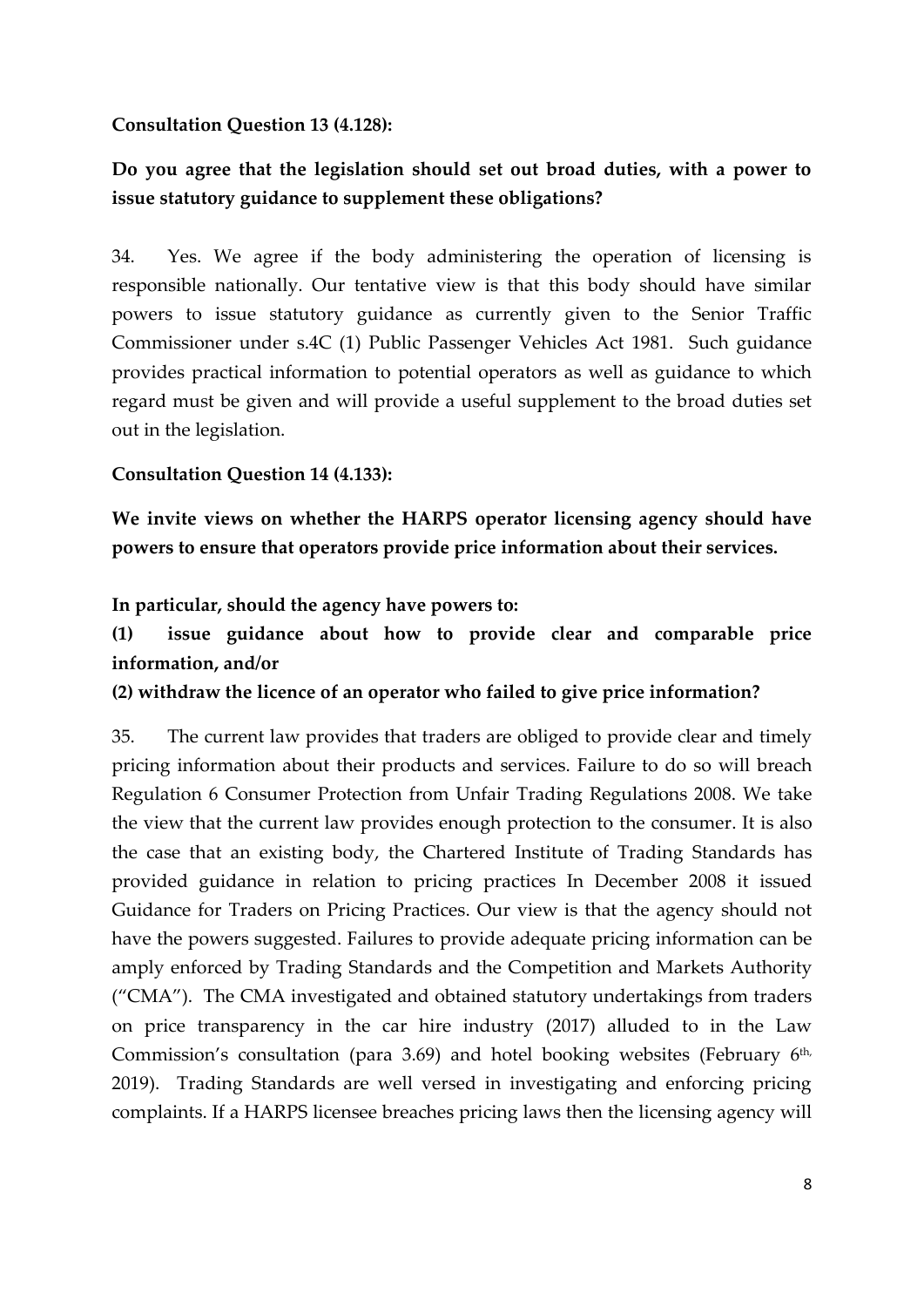be able to take appropriate action because such activity is likely to impact on the licensee's repute.

## **Consultation Question 15 (4.138):**

## **Who should administer the system of HARPS operator licensing?**

36. Our tentative view is that the system of HARPS operator licensing should be administered by the Traffic Commissioners. They have a great deal of experience in the area of Goods Vehicle Operator's Licences and Public Service Vehicle licences. The licensing scheme for HARPS will involve similar principles and it makes sense for the same body to be applying those in respect of Automated Vehicles. Particular expertise will be required and as such we would tentatively suggest that specially trained Traffic Commissioners be responsible for administering HARPS operator licensing. We would encourage joint working with the agency responsible for authorising Automated Driving System Entities (ADSE). Whichever body is given this administration role it will require substantial change.

## **Consultation Question 16 (4.410)**

# **We welcome observations on how far our provisional proposals may be relevant to transport of freight.**

37. In our view, the proposals will be relevant to freight. In a similar way that the Traffic Commissioners regulate the licensing of both passenger and freight transport using similar principles the same could be applied to automated vehicles in both types of transport.

## **Chapter 5**

*Chapter 5 considers privately-owned vehicles authorised for use without a user-incharge. It asks who should be responsible for insuring, maintaining and supervising such vehicles.* 

### **Consultation Question 17 (5.12)**

**Do you agree that those making "passenger-only" vehicles available to the public should be licensed as HARPS operators unless the arrangement provides a vehicle for exclusive use for an initial period of at least six months?**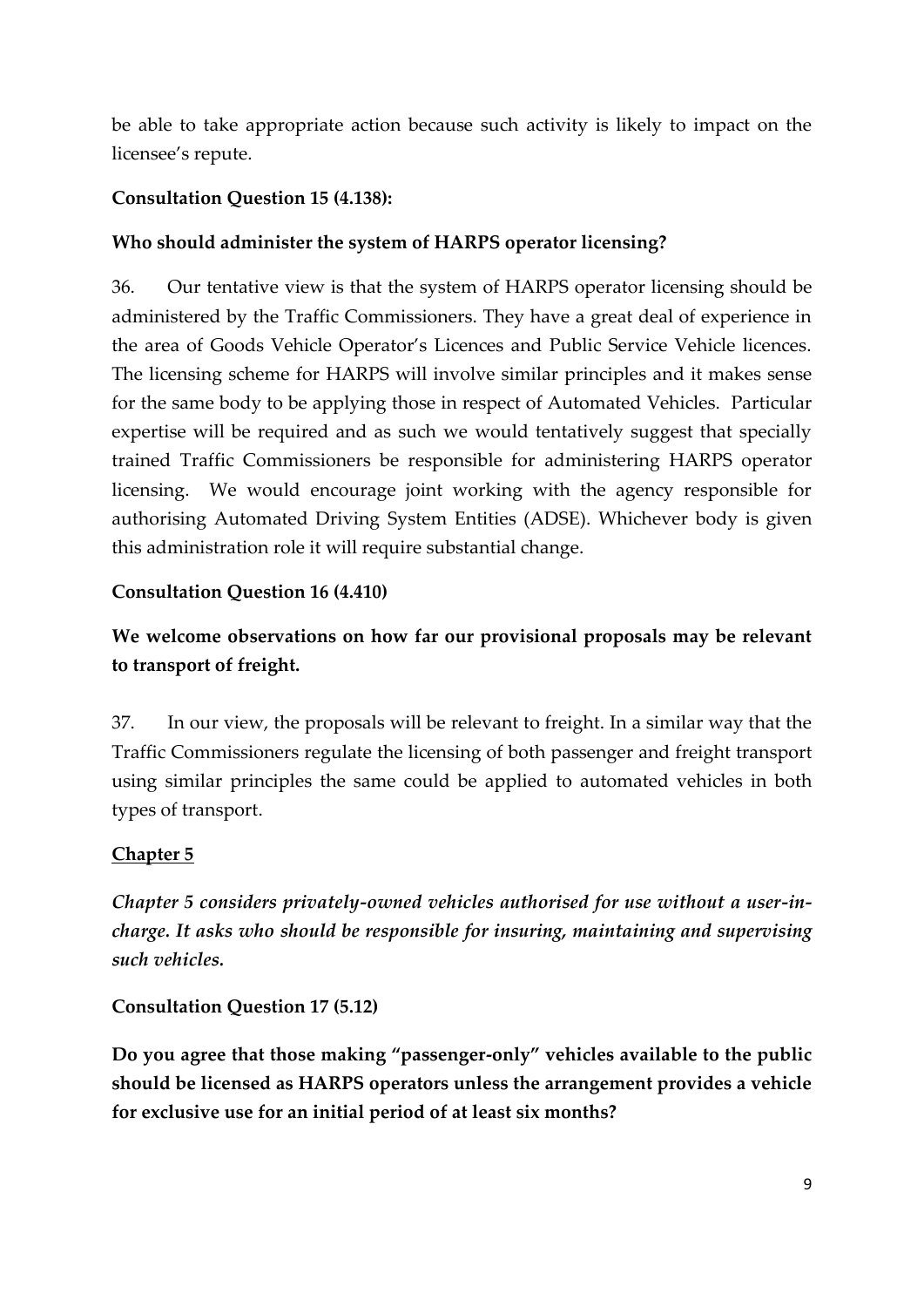38. We agree, for the reasons provided by the Law Commission. In particular we concur with its provisional conclusion that a stricter regulatory regime is necessary where there is no responsible user having the obligation to ensure safe and legal road use. Again, safety being paramount. In relation to the six-month period, we note that the Consumer Credit Act 1974 ("the CCA"), which regulates consumer hire, applies only to agreements which are capable of subsisting for more than three months (section  $15(1)(b)$ ). The CCA does, of course, apply to hiring across many industry sectors so may not provide a direct comparator, but it would tend to support the argument that the relevant period should certainly not be more than six months.

**Consultation Question 18: Do you agree that where a vehicle which is not operated by a HARPS licence-holder is authorised for use without a user-incharge, the registered keeper should be responsible for:**

**(1) insuring the vehicle;** Yes

39. Such insurance should be compulsory.

40. The Motor Insurers' Bureau or a similar body should be required to respond in situations where for some reason the vehicle is uninsured.

41. Any drafting of new legislation should consider the implications of the EU Motor Insurance Directive, as presently drafted.

#### **(2) keeping the vehicle roadworthy**; Yes

**(3) installing safety-critical updates**; Yes

**(4) reporting accidents**; Yes and

**(5) removing the vehicle if it causes an obstruction or is left in a prohibited place?** Yes

**Consultation Question 19: Do you agree that there should be a statutory presumption that the registered keeper is the person who keeps the vehicle?**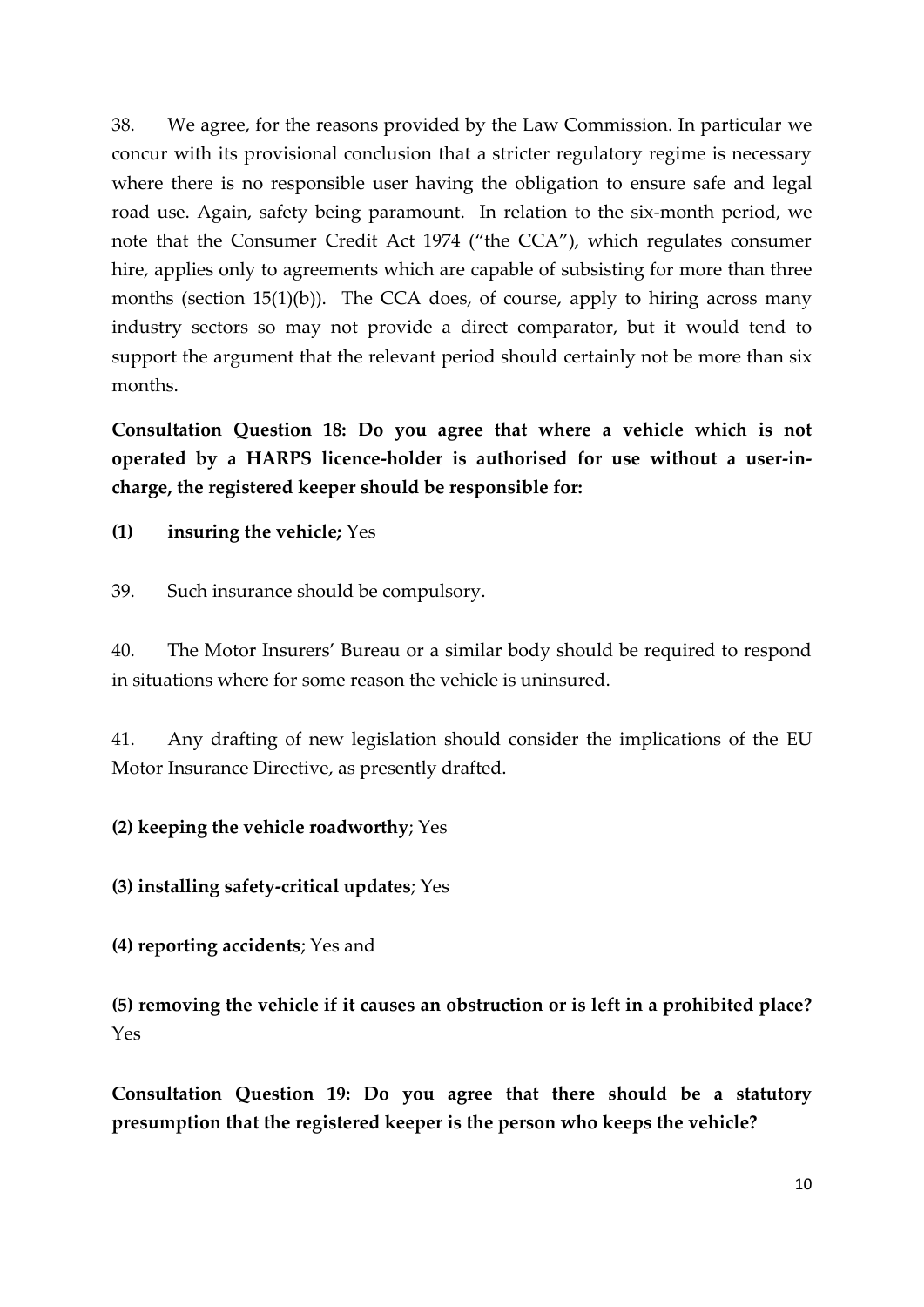#### 42. Yes

#### **Consultation Question 20 (Paragraph 5.42):**

#### **We seek views on whether:**

# **(1) a lessor should be responsible for the obligations listed in Question 18 unless they inform the lessee that the duties have been transferred.**

43. We agree that there is a sound basis for placing most of the obligations listed in question 18 on the lessor in these circumstances – for example we strongly agree that lessees should not bear any responsibility for installation of safety-critical updates. However, it seems to us that if obligations to report accidents and remove stranded vehicles remain with the lessor this is likely to require some form of continuous remote monitoring of the vehicle by the lessor, which might be an unattractive feature for those who want the autonomy of their own vehicle. This would tend to support the view that lessors should be able to transfer at least some of their obligations to the lessee.

# **(2) a lessor who is registered as the keeper of a passenger-only vehicle should only be able to transfer the obligations to a lessee who is not a HARPS operator if the duties are clearly explained to the lessee and the lessee signs a statement accepting responsibility?**

44. We agree that, if there is to be the option of transferring obligations to the lessee, then it will be necessary to ensure that lessees are made aware of those obligations and are required formally to accept that responsibility. It seems to us that there may need to be consideration as to whether all the obligations set out in question 18 should be capable of transfer – it might be thought to be risky to leave an obligation to install a safety critical update in the hands of individual lessees, although we note that the regulation suggested in question 21 may resolve this concern.

### **Consultation Question 21 (Paragraph 5.47):**

**Do you agree that for passenger-only vehicles which are not operated as HARPS, the legislation should include a regulation-making power to require registered keepers to have in place a contract for supervision and maintenance services with a licensed provider?**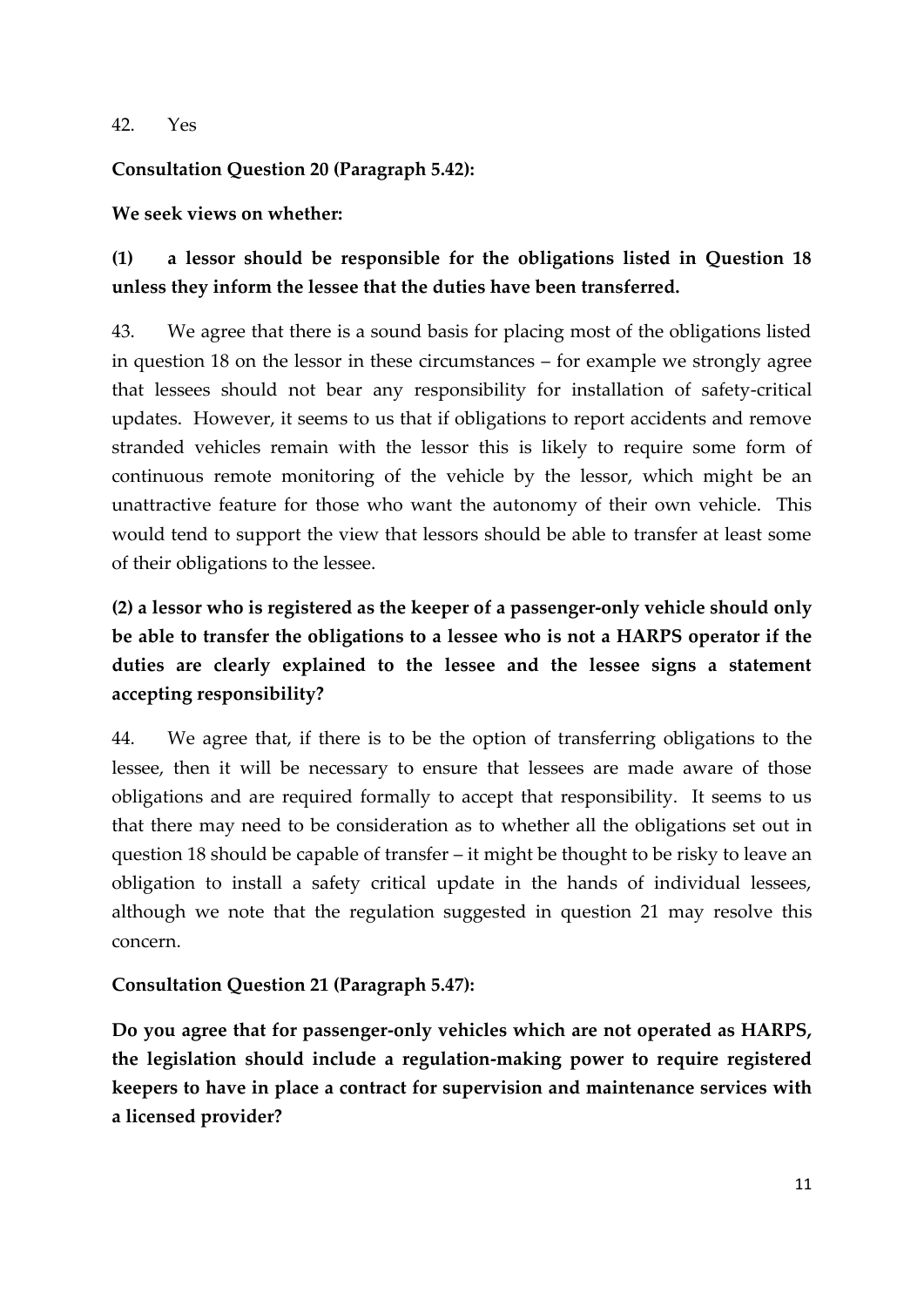45. Yes. This suggestion chimes with our concern that certain safety-critical aspects of the operation of an automated passenger-only vehicle may be too significant to leave to individual users. A regulation requiring a contract with a regulated provider of such services is in our view likely to be desirable.

#### **Consultation Question 22 (Paragraph 5.53):**

**We welcome views on whether peer-to-peer lending and group arrangements relating to passenger-only vehicles might create any loopholes in our proposed system of regulation.**

46. Peer-to-peer lending is a relatively novel concept in itself, as the consultation paper recognises, and as such it is difficult to predict the manner in which it might develop in this context. For example, in the regulated lending sector it is the P2P lending platform which is subject to Financial Conduct Authority regulation, but the actual lending takes place between individuals who are (provided they are not acting by way of business) not themselves subject to regulation. That model does not fit entirely comfortably with the existing legislation (the CCA), which places certain obligations on the creditor.

47. In this case, the intention is that the P2P platform would be required to obtain a HARPS licence and would assume the obligations accordingly. That would not seem to us to be likely to cause any real issues. However, we are not entirely comfortable with the proposition that the relevant definition ("carriage of passengers for hire or reward") would be met in these circumstances. If the regulated lending example is applied by analogy, it would be the users of the platform who would be offering vehicles for hire or reward, not the platform itself. It may therefore be necessary to provide specifically for the regulation of such platforms as HARPS.

### **Consultation Question 23 (Paragraph 5.60):**

**We seek views on whether the safety assurance agency proposed in Consultation Paper 1 should be under a duty to ensure that consumers are given the information they need to take informed decisions about the ongoing costs of owning automated vehicles.**

48. In our response on the scope of the duties of the safety assurance agency in Consultation Paper 1, we said the following: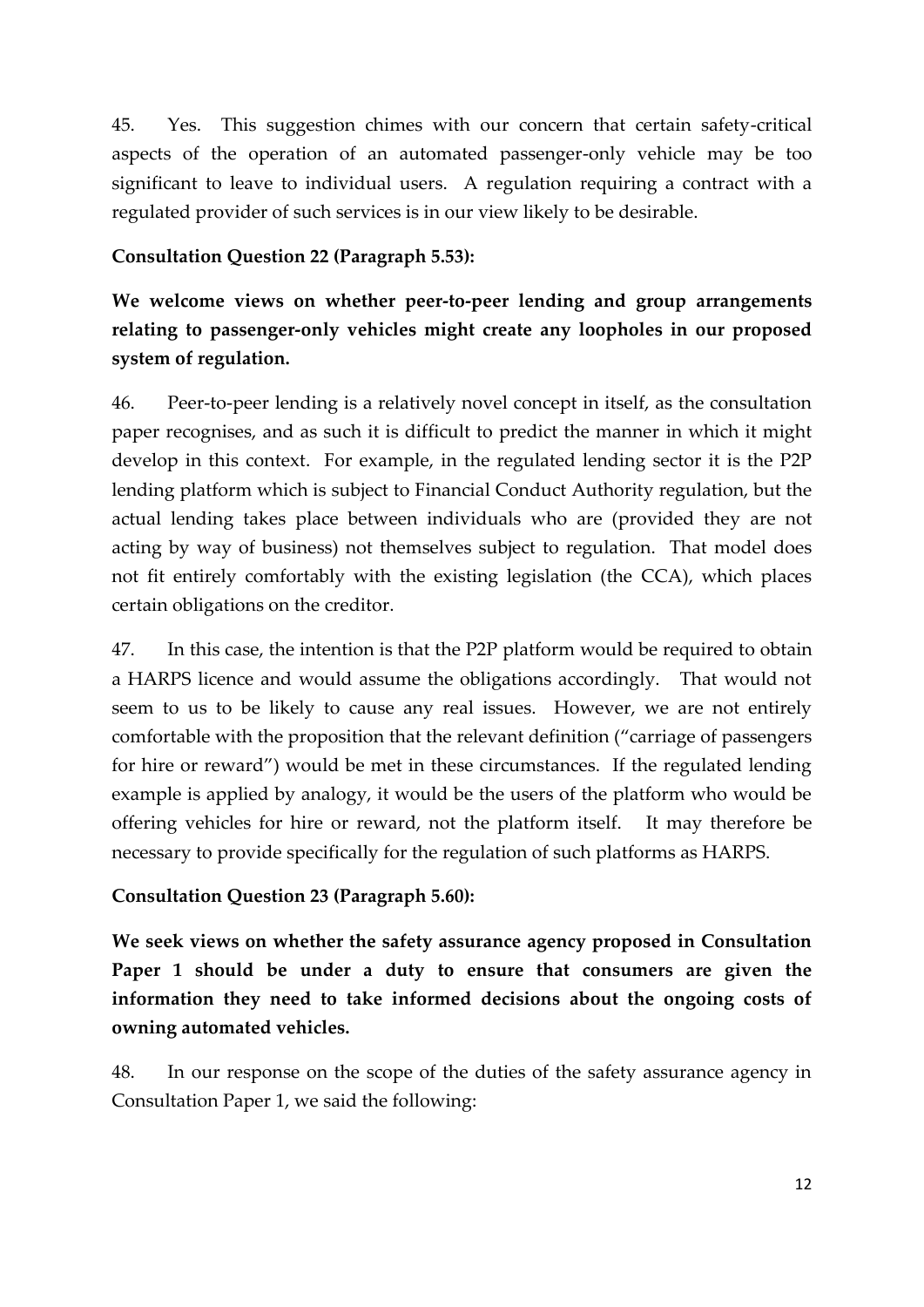49. *The existing agencies namely Trading Standards and the Advertising Standards Agency are used to dealing with consumer and marketing materials in relation to a wide variety of goods and services. There is no reason why they should not be able to deal with them in this situation. However, acknowledging the specialist knowledge of the new agency, some formal liaison between it and the existing agencies seems a sensible step.* 

50. We remain of that view, although we note the concerns expressed as to the financial constraints placed on Trading Standards services at the current time. Plainly if they are to have responsibility for policing this area those funding issues would need to be addressed, but it seems to us to be logical to leave the responsibility for regulating matters of consumer protection to those with direct experience of it, augmented where necessary by the ability to call on the expertise provided by the safety assurance agency.

#### **Chapter 6**

*Chapter 6 discusses how to regulate HARPS to ensure that they provide an accessible service to older and disabled people.* 

#### **Background and introduction**

51. The LRC welcomes the focus of the Consultation's Chapter 6 on Accessibility of HARPS. As the Law Commission are doubtless aware, transport is key to the independence of people with disabilities and underpins many of the rights set out in the Equality Act 2010 ("EqA").

52. As stated by Lady Hale in *Paulley v First Group Plc* [2017] UKSC 4 "*The ability to travel and to get about is important to all of us. Without it we cannot get to work, do the shopping, visit family and friends or places of entertainment, in short be part of the community…. Difficulties with transport are one of the two most common barriers to work for people with impairments ... It scarcely needs stating that they face particular difficulties in getting about and thus playing as full a part as they can in the life of the community. Without the ability to travel they risk becoming socially isolated and losing confidence in themselves. But their journeys need even greater planning than do those of people who are not wheelchair users: will I be able to get to the bus stop, will I be able to get on the bus, when will the bus go, will I be able to get from the bus to the train station, will I be able to get on the train, when will the train go, will I be able to get to my destination at the other end?"*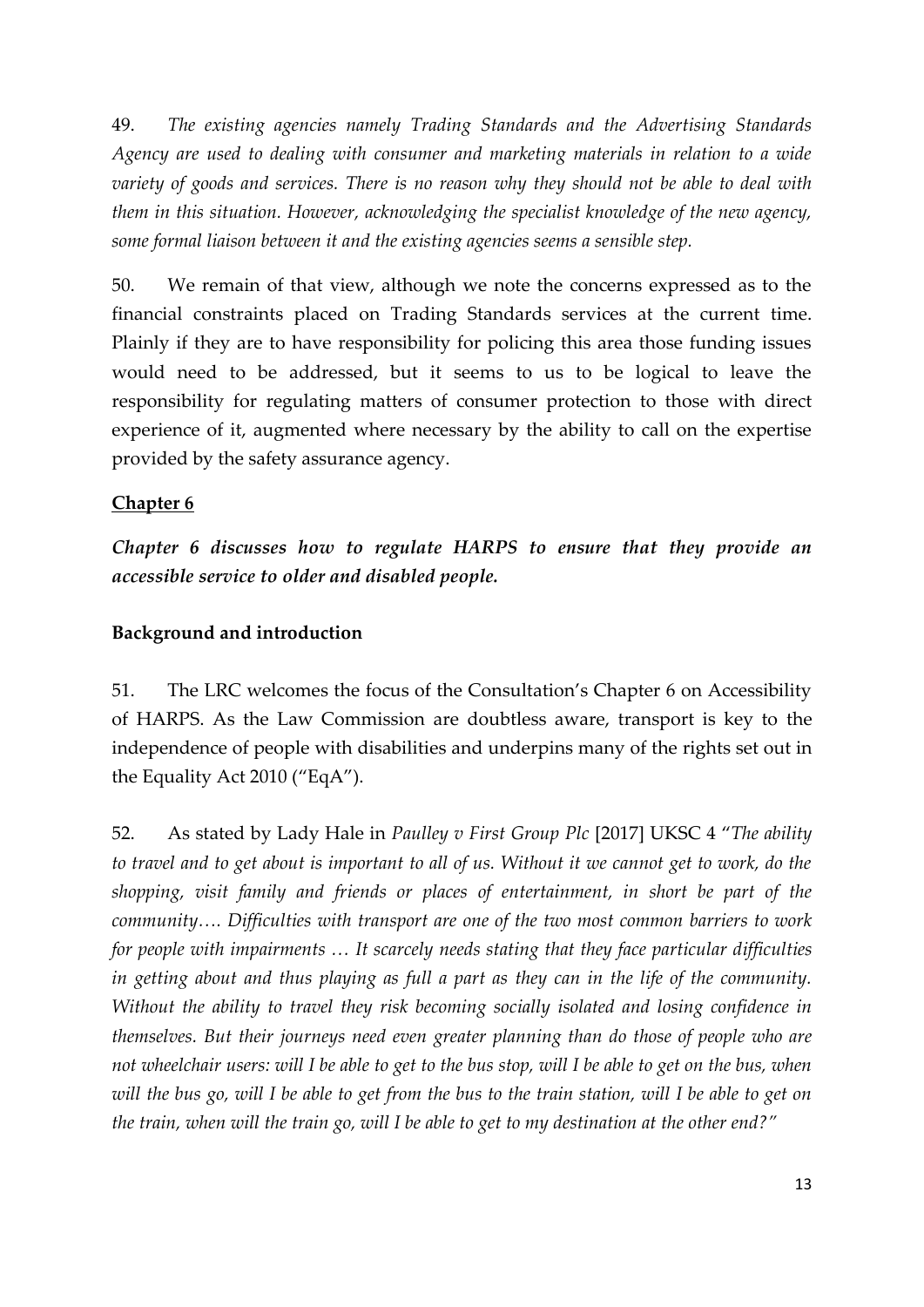53. HARPS have the potential to bring significant liberation for disabled and older people but equally could contribute to further isolation and exclusion if they are not, as indicated in Chapter 6, designed and operated with inclusivity at their core.

54. In addition to the EqA, it is also important to consider that the UK Government has ratified the UN Convention on the Rights of Persons with Disabilities. This provides overarching obligations upon the state including nondiscrimination, obligations in respect of transport, information gathering and the inclusion of people with disabilities.

#### **Consultation Question 24:**

# **We seek views on how regulation can best promote the accessibility of Highly Automated Road Passenger Services (HARPS)? In particular, we seek views on the key benefits and concerns that regulation should address.**

55. We agree that it is critical that as HARPS are developed, designed and introduced, the interests of disabled and older people are taken into account from the start and that the whole journey, from point of departure to destination, is considered. We also consider it important that the needs of those transporting infants and children (in addition to the older and disabled passengers mentioned) are taken into account. We consider that regulations like those provided for in respect of public service vehicles would be the most appropriate means of promoting the accessibility of HARPS. These should address access to the transport (booking travel, as well as access to the vehicles), the vehicles' design, contact in the event of difficulties and enforcement. Co-design is welcome and because the technology is at an early stage and the impact of its use largely untested, consideration could be given to periodic reviews of the regulatory framework to ensure that it remains fit for purpose both for HARPS operators and users. It is notable, for example, that the PSVAR regulations have not been updated to deal with a larger reference wheelchair (though wheelchairs have grown large since the regulations were first developed) nor to address mobility scooters which are far more common.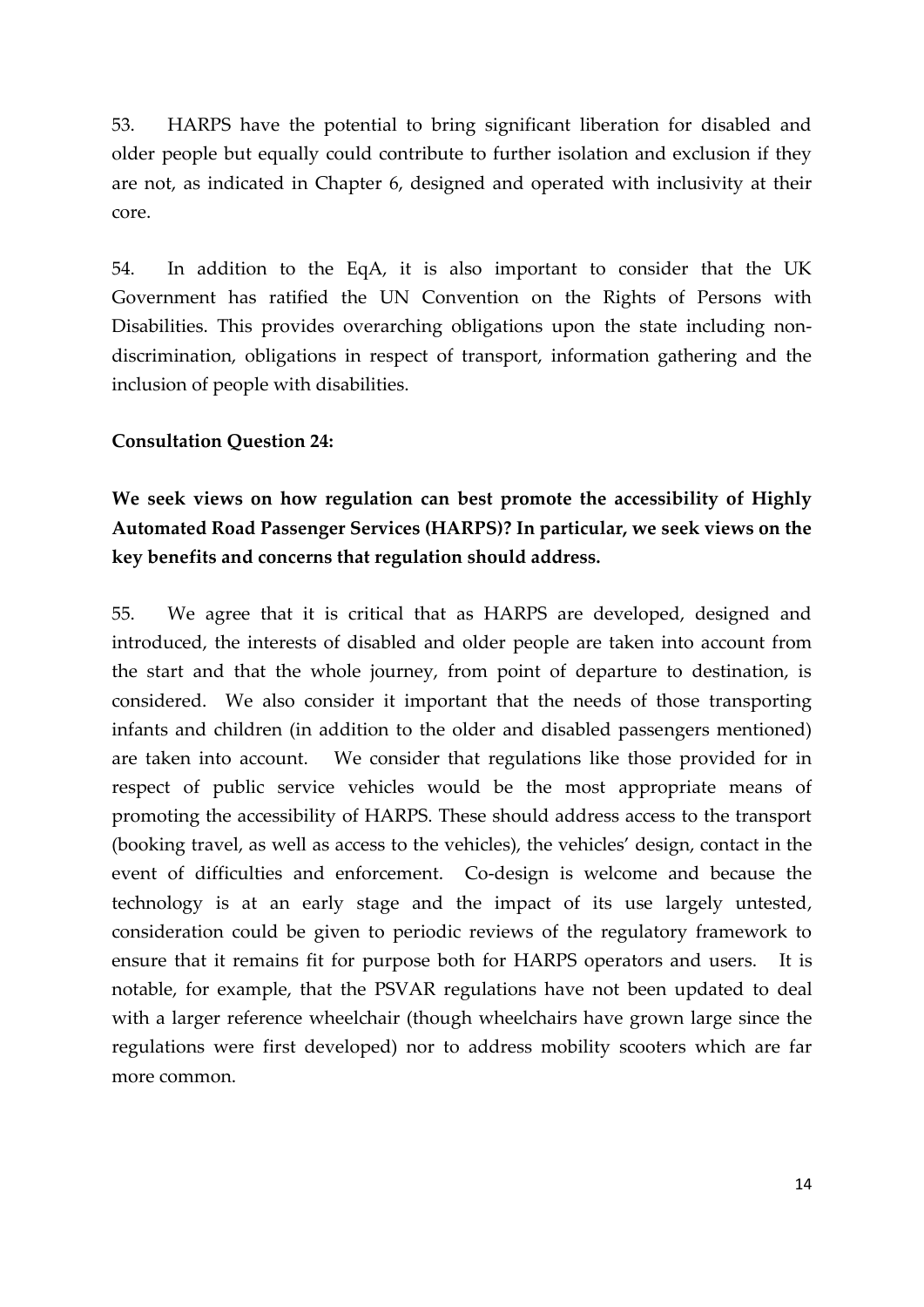**Consultation Question 25:**

**We provisionally propose that the protections against discrimination and the duties to make reasonable adjustments that apply to land transport service providers under section 29 of the Equality Act 2010 should be extended to operators of HARPS. Do you agree?**

56. We agree that the protection against discrimination, including the duty to make reasonable adjustments that apply to land transport service providers under section 29 and Schedule 2/3 to the EqA should be extended to operators of HARPS. There is no reason for such operators, who will be providing a service to the public or a section of the public, to be excluded from these obligations.

57. Many of the non-employment claims taken against service providers tend to be for breach of the duty to make reasonable adjustments. Consideration may need to be given to amending the list of factors to be taken into account in determining what is a reasonable step for a service provider to have to take, those factors are set out in the statutory Code of Practice on Services, Public functions and Associations (at para 7.29-7.30):

58. *The duty to make reasonable adjustments places service providers under a responsibility to take such steps as it is reasonable, in all the circumstances of the case, to have to take in order to make adjustments. The Act does not specify that any particular factors should be taken into account. What is a reasonable step for a particular service provider to have to take depends on all the circumstances of the case. It will vary according to:*

59. the type of service being provided;

60. the nature of the service provider and its size and resources; and

61. the effect of the disability on the individual disabled person.

62. *However, without intending to be exhaustive, the following are some of the factors which might be taken into account when considering what is reasonable:* 

63. *whether taking any particular steps would be effective in overcoming the substantial disadvantage that disabled people face in accessing the services in question;*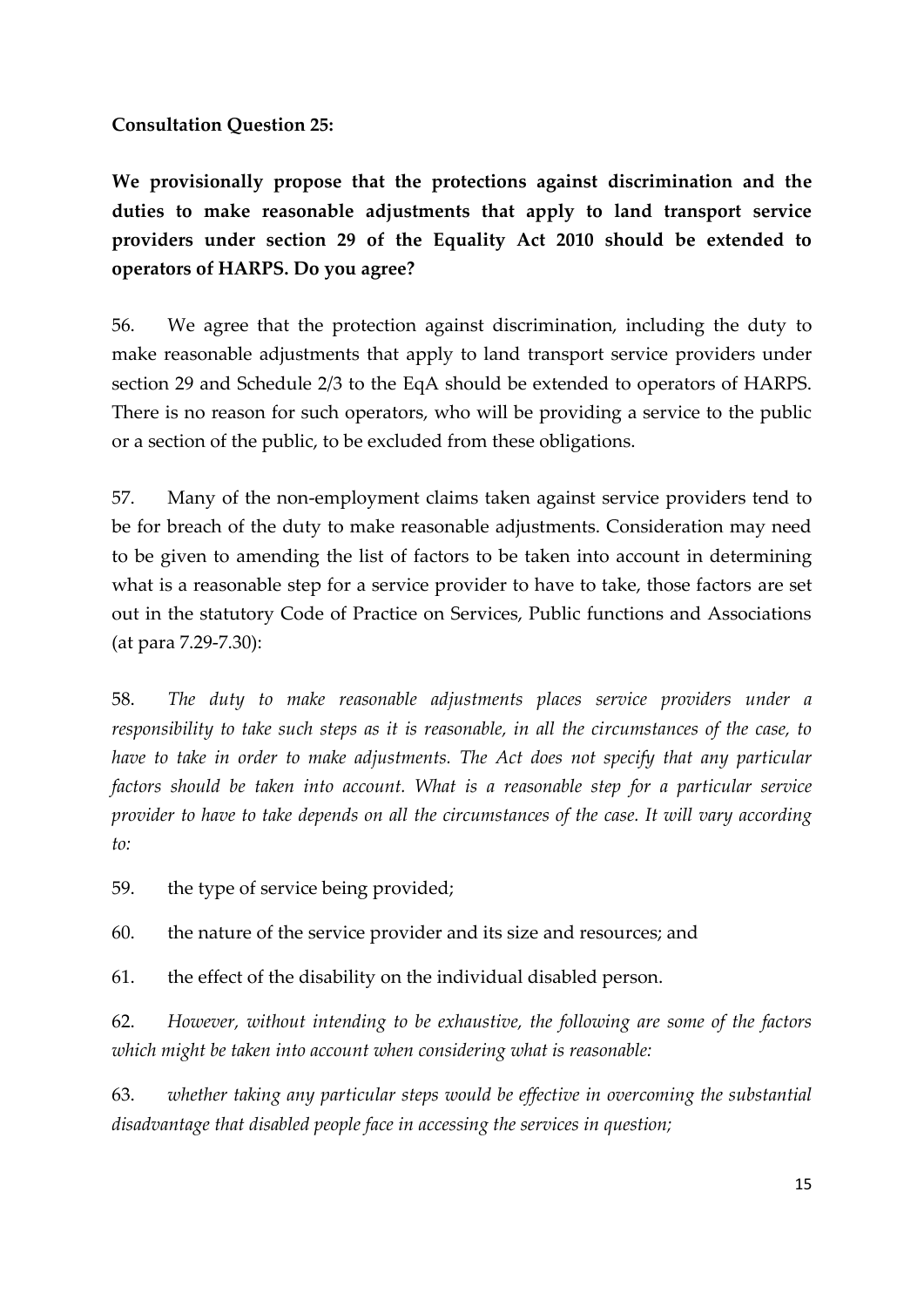- 64. *the extent to which it is practicable for the service provider to take the steps;*
- 65. *the financial and other costs of making the adjustment;*
- 66. *the extent of any disruption which taking the steps would cause;*
- 67. *the extent of the service provider's financial and other resources;*
- 68. *the amount of any resources already spent on making adjustments; and*
- 69. *the availability of financial or other assistance.*

70. In addition, consideration could be given to the use of regulations to specify which adjustments it might always be reasonable for a HARPS to have to provide (by means of EqA s.22) – to address, for example, those who do not have access to technological booking facilities. On the one hand, specific regulations would provide certainty, however prescribing reasonable adjustments which always have to be made runs the risk of creating a set of minimum standards which may stifle further steps to improve accessibility. It is hoped that co-design will mitigate the risk that provision of a HARPS for those with any disability could be considered a fundamental alteration but a clear policy steer that HARPS be designed and developed with disabled users in mind should reduce this risk and mitigate the need for adjustments to be made. Consideration could also be given to reinforcing any policy with regulations to mitigate against price discrimination. This is specifically addressed in respect of taxis and wheelchair users under Part 12 EqA. However, this does not prohibit a disabled person from having to pay more for an accessible vehicle than a non-disabled person has to pay for a non-accessible vehicle or than the latter may have to pay if a non-accessible vehicle is not available and so an accessible one is sent instead. Whilst engineering and design is outwith the expertise of the Bar Council; the consultation documents suggest that there could be flexibility in configuration of HARPS and their usage. Full consideration of the rights and needs of those with disabilities at the design stage will make it less likely that HARPS operating for hire and reward will have to alter their service to make it accessible to those with disabilities in the future. This should reduce the risk that any additional costs of adjustment are levied on the disabled user. Whilst we would not want to stifle the business case for the expansion of HARPS by imposing onerous legal requirements, consideration could be given to ways of mitigating the risk of potential price discrimination against those with disabilities. One option could be to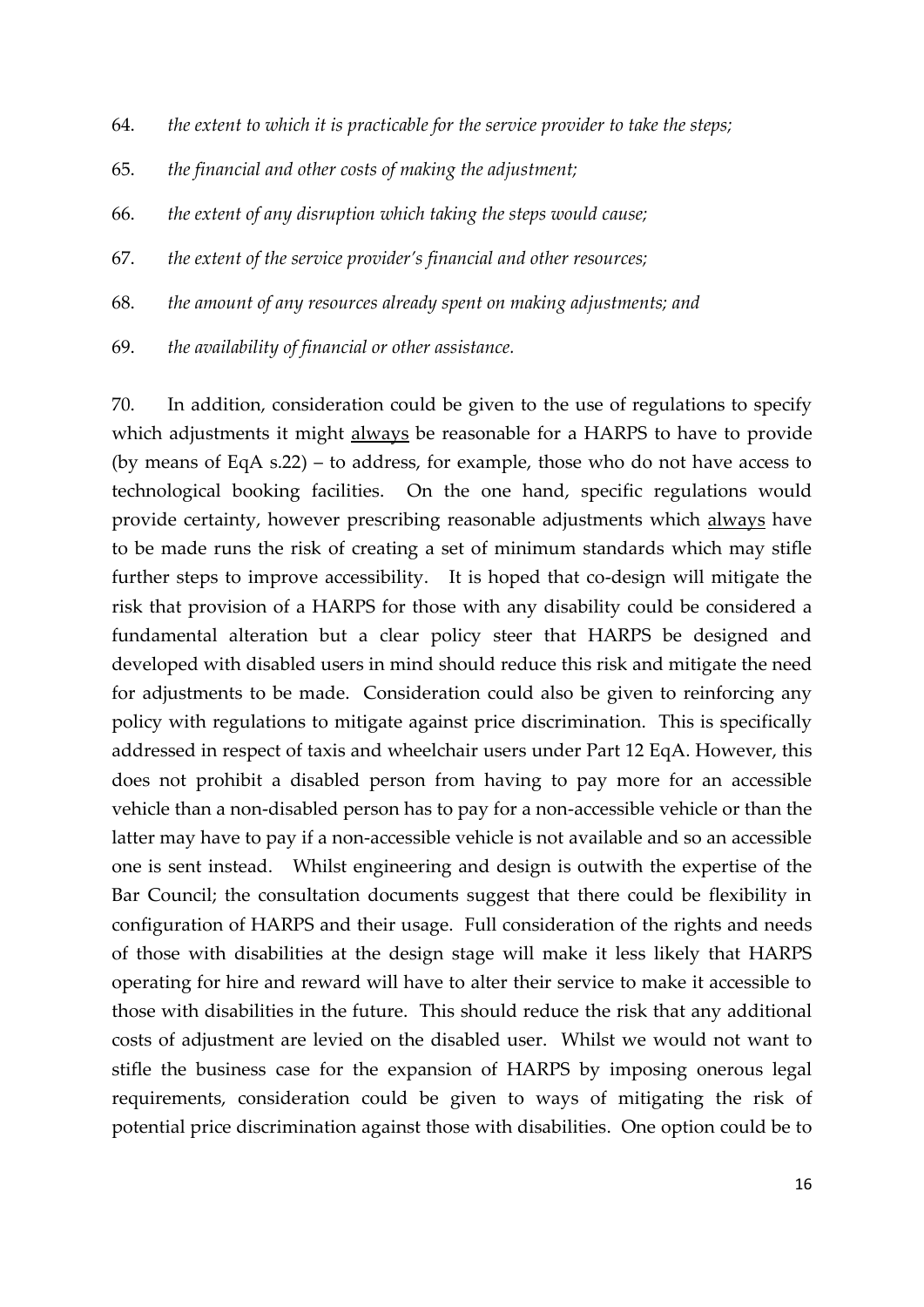consider prohibiting the price differentials described above by regulating that such treatment is a breach of the duty to make adjustments.

### **Consultation Question 26:**

**We seek views on how regulation could address the challenges posed by the absence of a driver, and the crucial role drivers play in order to deliver safe and accessible journeys. For example, should provision be made for: (1) Ensuring passengers can board and alight vehicles? (2) Requiring accessible information and reassurance when there is disruption? (3) Expansion of support at designated points of departure and arrival?**

71. Anxiety related to the use of new technology and the absence of a human in the vehicle will need to be addressed for many users. We agree with the Consultation suggestions as to regulation addressing the challenges posed by the absence of a driver, and, provision being made for ensuring that passengers can board and alight vehicles; require accessible information and reassurance when there is disruption; and explanation of support at designated points of departure and arrival. We further support the 12 "accessibility outcomes" set out at pages 113 to 125. Regulations provide certainty both for those with obligations and those with rights under them.

72. We have a number of particular points to make in respect of these:

73. As to information about services being accessible: the consultation makes reference to the public-sector equality duty and the responsibility of regulators for ensuring that transport providers prevent digital exclusion as part of their public sector equality duty. It is important to remember, however, that compliance with the Public Sector Equality Duty (PSED) is only one aspect of a regulator's obligations and consideration should be given to specific provision in a regulator's statutory obligations to duties relating to transport provision for disabled and older people

74. In respect of wheelchair access to vehicles: as both Law Commissions will be aware, anxiety amongst people with disabilities in respect of travelling is extremely high (see for example, this report of Scope [https://www.independent.co.uk/travel/news-and-advice/disabled-passengers-](https://www.independent.co.uk/travel/news-and-advice/disabled-passengers-public-transport-study-scope-a9088821.html)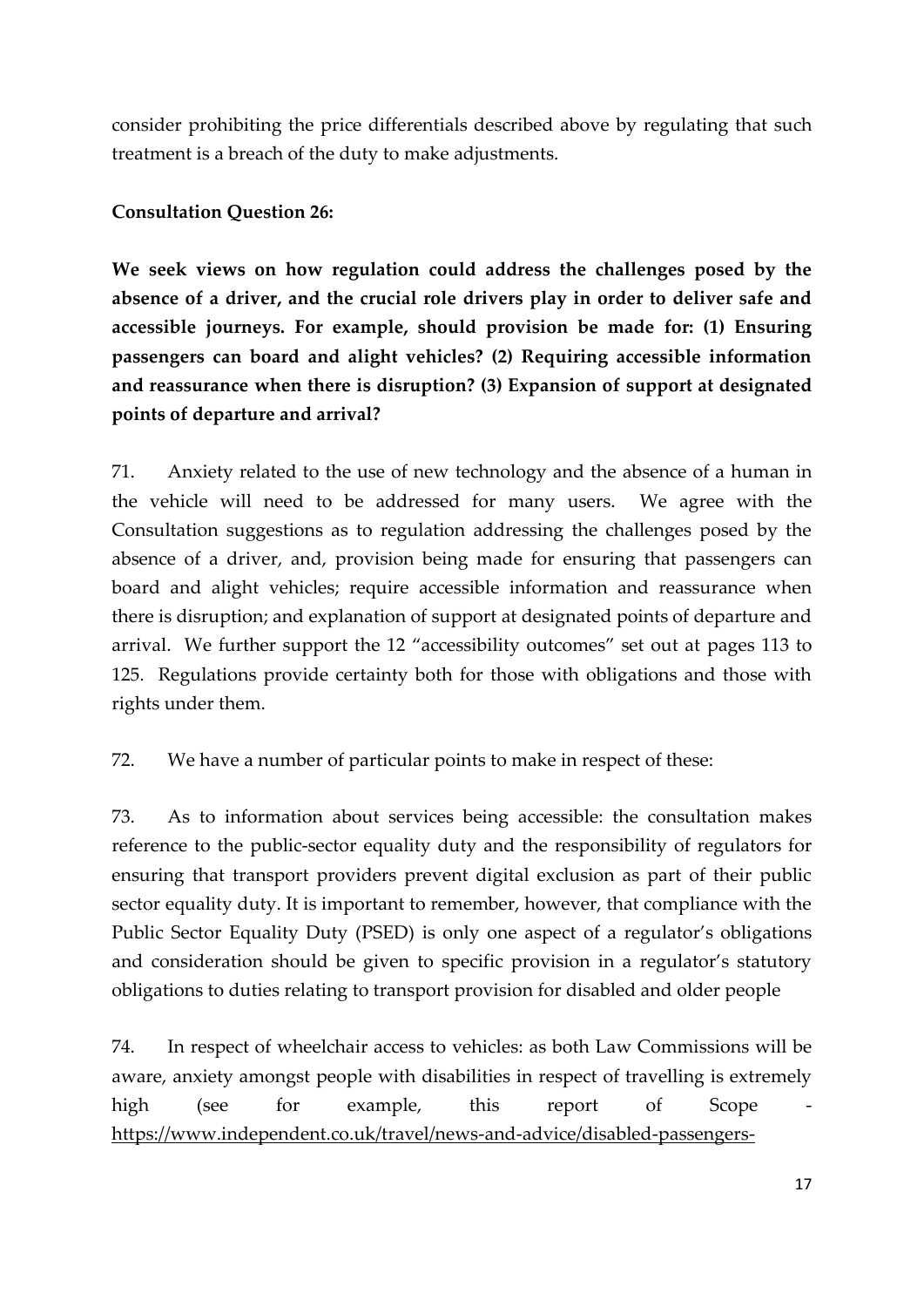[public-transport-study-scope-a9088821.html](https://www.independent.co.uk/travel/news-and-advice/disabled-passengers-public-transport-study-scope-a9088821.html) - where 4 in 5 disabled people faced anxiety using public transport). This is based on experience of things going wrong. As well as the training in transport use, and involvement in its design in the first place, it is critical that there is a means of obtaining assistance if something does not work. This reassurance is vital – and that assistance, until any system has bedded in – would, we think, be most likely to be effective in reducing anxiety if provided by a human.

75. Assistance from a human is even more important when one considers that there will be people with disabilities with different communication needs – for example, someone whose speech is impaired – and who will need someone to take time to understand those needs to assist them

76. Training is key – and any training provided should involve people with disabilities. There is some accreditation by way of the Centre for Accessible Environments and it is important that those involved in training transport providers are appropriate

### **Consultation Question 27:**

# **We seek views on whether national minimum standards of accessibility for HARPS should be developed and what such standards should cover**

77. On balance, we agree that national minimum accessibility standards should be developed for HARPS. We consider that a sensible approach may be to develop guidance which is subsequently embedded into regulation. As we expressed in our answer to Q25 there is some concern that setting minimum standards imposes a ceiling as opposed to laying a foundation upon which higher standards are built. However, it is important that minimal permissible standards are clearly set out and capable of being enforced. The concern as to stifling innovation should not be at the expense of accessibility.

### **Consultation Question 28:**

**We seek views on whether operators of HARPS should have data reporting requirements regarding usage by older and disabled people, and what type of data may be required.**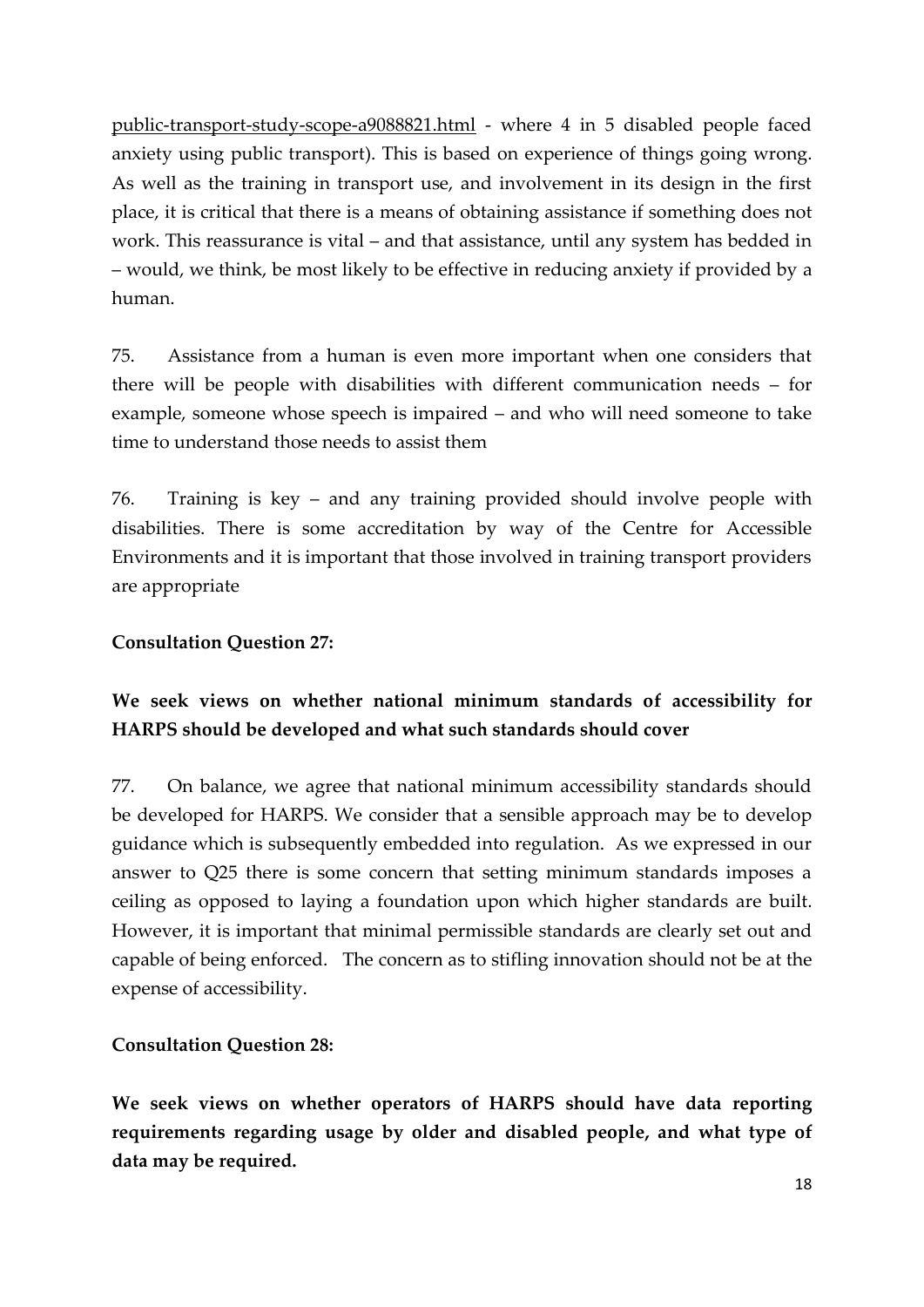78. We agree that rights under the EqA can be difficult to enforce, though there is a challenge pending in respect of Qualified One-Way Costs Shifting (QOCS) which, if successful, may change the landscape; providing QOCS to discrimination cases will remove the barrier of costs from people with disabilities who wish to pursue their claims in the county court and was a recommendation of the House of Lords Committee referred to in the consultation.

79. Nevertheless, it is important that people with disabilities retain the right, as in respect of the other rights under the EqA, to present a claim of discrimination to the County Court should there be a breach of the EqA in respect of HARPS.

80. We consider however that there should be in addition  $-$  as there is with taxis. for example, - another enforcement mechanism such as oversight by an ombudsman. The difficulty with criminal sanction can be the burden of proof required. However, for the sake of consistency, this may be more appropriate.

81. As to data collection: this is critical for the purposes of the PSED but in any event, to ensure that disabled and older people are not being excluded it is vital that HARPS operators gather such data. It will need to include broadly the same data required previously under the specific duties i.e. whether a user is disabled, their age, and the nature of the journey. Again, research will need to be conducted with people with disabilities to ensure that relevant information is gathered; and consideration given to how to capture information on those who are not travelling as well as those who are.

## **Chapter 7**

*Chapter 7 addresses the potential problem that large numbers of new vehicles may be placed on urban roads before private car use has reduced, adding to congestion and pollution. The problem would be compounded if HARPS "cruise empty" - that is, circle around for no purpose. We therefore look at the tools for controlling this, including traffic regulation orders; parking charges; road pricing and phased deployment.*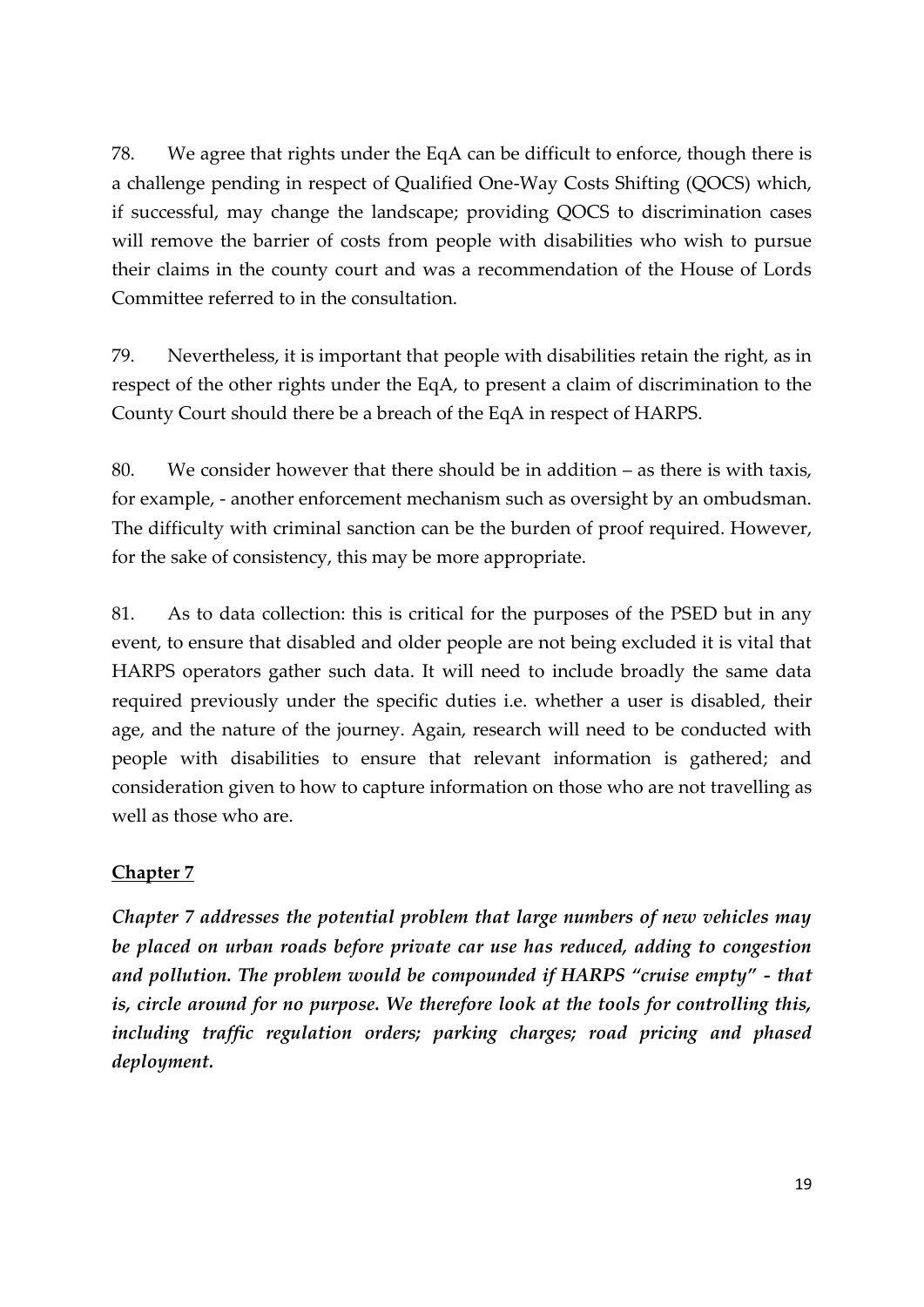#### **Consultation Question 29 (7.23):**

# **We seek views on whether the law on traffic regulation orders needs specific changes to respond to the challenges of HARPS.**

82. We do not foresee that the law on Traffic Regulation Orders (TROs) need specific changes to respond to the challenges of HARPs. The on-going review "TRO Alpha" of Traffic Regulation Orders ("TROs") ought to cover any emerging issues, if it is done with some consideration of how legislative changes may impact upon the regulation of HARPS. What is required (for any TRO) is an efficient, standardised system which provides sufficient notice to the affected public. As proposed by the Discovery Project, a standardised TRO in a digital format would assist. In view of the current 12-18 month time frame for a TRO, a further possibility is a streamlined TRO approach for HARPS with shorter statutory deadlines for consultation and implementation. Although not a legal matter, it would be unfortunate if their uptake was delayed because there were no parking places or ranks. On-street parking for car club users and charging points for electric vehicles will have encouraged their use (albeit the system in London is more cumbersome than Berlin).

### **Consultation Question 30 (7.59)**

# **We welcome views on possible barriers to adapting existing parking provisions and charges to deal with the introduction of HARPS.**

83. We do not intend to comment upon public policy regarding charges for parking. It appears that the current legislation is sufficiently broad to allow for existing parking provisions to be adapted to deal with the introduction of HARPS. It is not clear what further considerations would need to be added to section 122 of the Road Traffic Regulation Act 1984 to allow for appropriate adaptation, as presumably the goal of such adaptation would be to manage the "expeditious, convenient and safe" movement of traffic and pedestrians.

### **Consultation Question 31 (7.86):**

**We seek views on the appropriate balance between road pricing and parking charges to ensure the successful deployment of HARPS**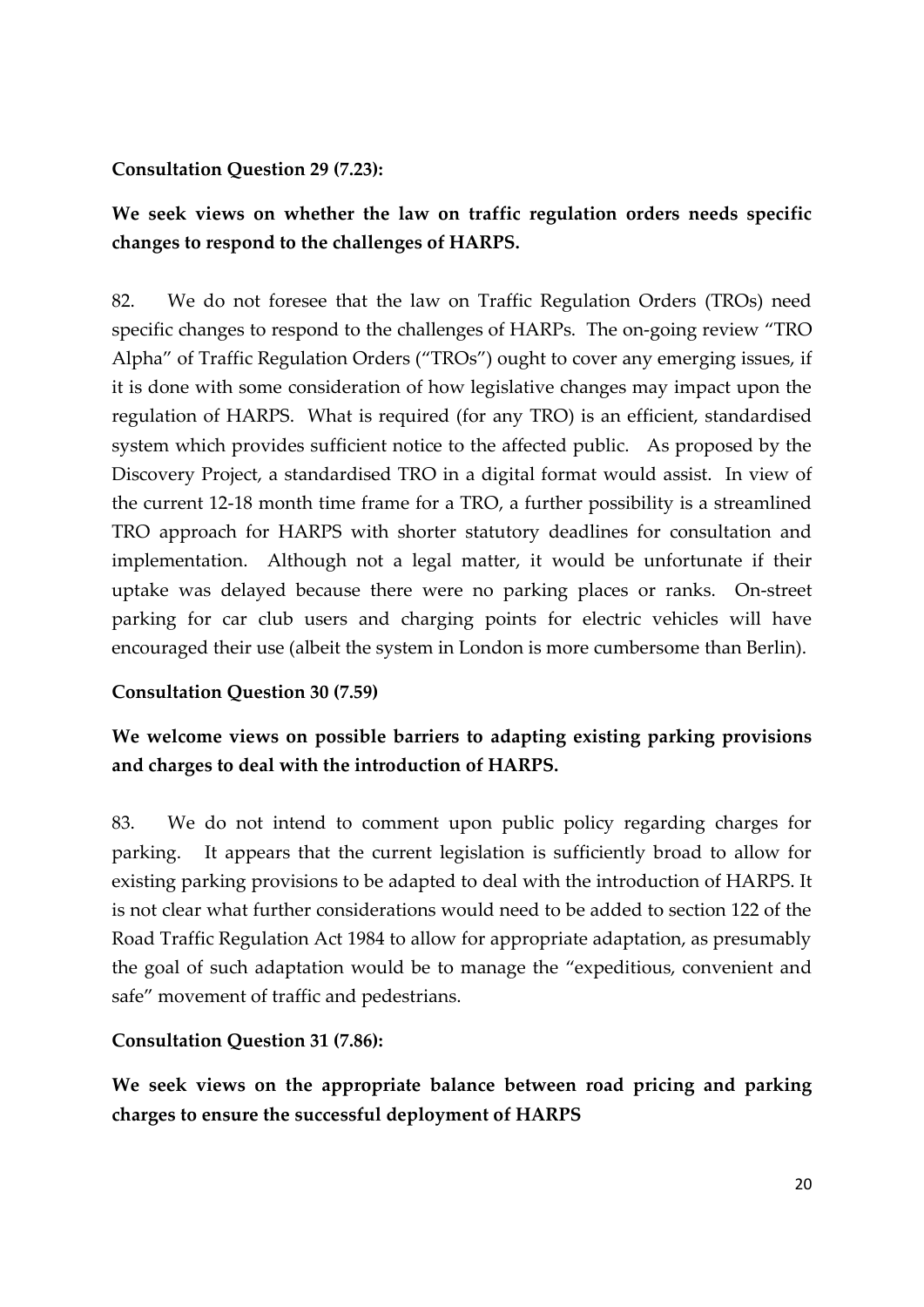84. We note the observations made in the consultation paper and have nothing to add. The topic related to transport strategy and traffic management is best answered by those with specific expertise in this area.

### **Consultation Question 32 (7.87):**

**Should transport authorities have new statutory powers to establish road pricing schemes specifically for HARPS?**

**If so, we welcome views on:**

- **(1) the procedure for establishing such schemes;**
- **(2) the permitted purposes of such schemes; and**
- **(3) what limits should be placed on how the funds are used.**

85. For the reasons set out in the consultation paper, a new statutory scheme would be beneficial. Although implemented locally, it would be sensible to develop a national framework to reduce administrative costs and create a simpler, uniform approach. The purpose of the schemes could include reducing congestion caused by empty or underused HARPS and improving air quality, and any limits on the funds could allow for expenditure towards achieving that aim.

## **Consultation Question 33 (7.97):**

**Do you agree that the agency that licenses HARPS operators should have flexible powers to limit the number of vehicles any given operator can use within a given operational design domain for an initial period? If so, how long should the period be?**

86. Yes, there should be such powers for an initial period. It should be possible to extend it given that it is not known how long it will be before full deployment would be appropriate.

## **Consultation Question 34 (7.120):**

# **Do you agree that there should be no powers to impose quantity restrictions on the total number of HARPS operating in a given area?**

87. The reasons given for opposing quantity restrictions are compelling. For the time being it may not be advisable to create such powers, but this might be kept in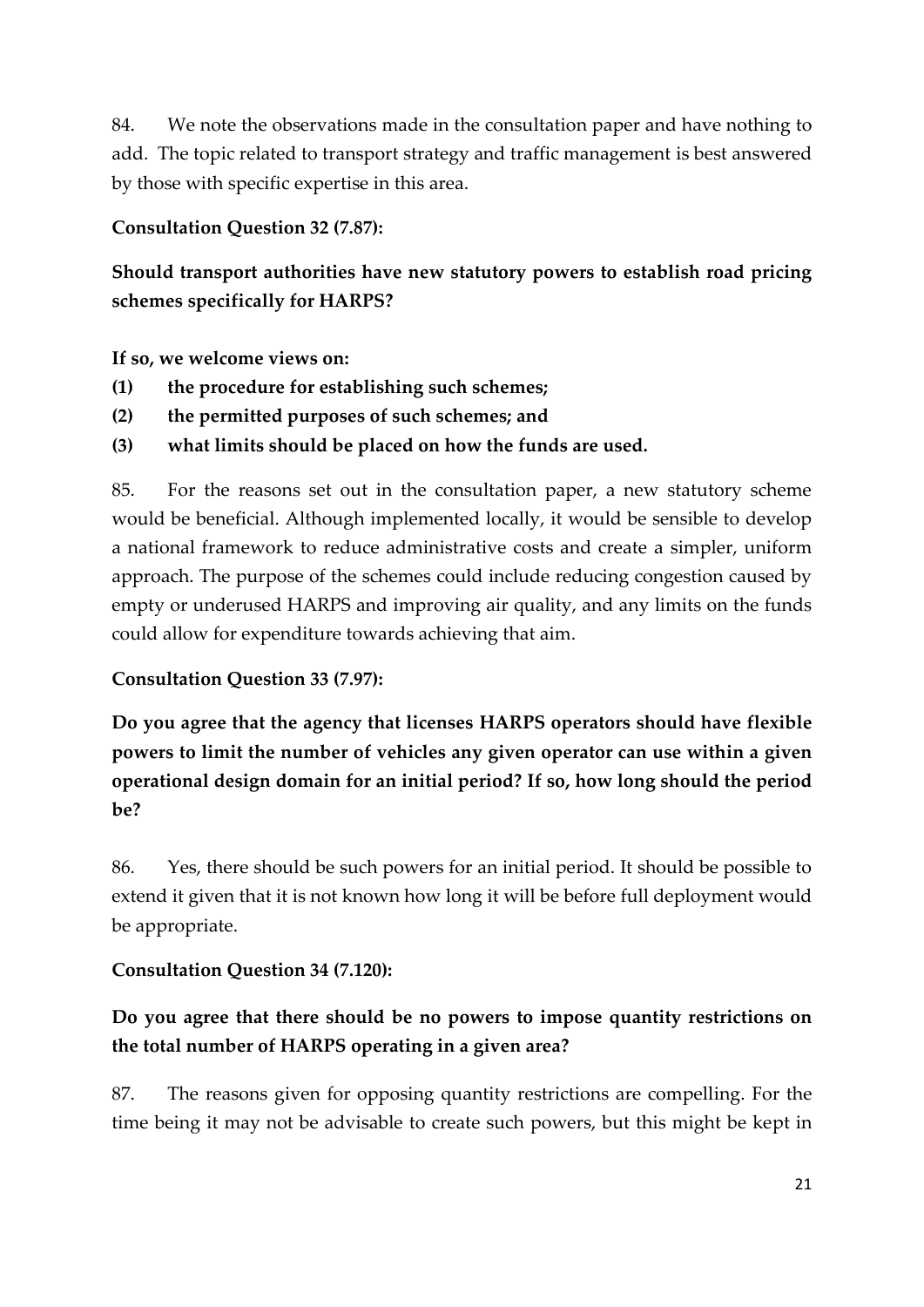review in case the number of HARPS operating in certain areas becomes unmanageable.

#### **Chapter 8**

*Chapter 8 looks at how to integrate HARPS with mass transit. It considers how far HARPS should fall within existing bus regulation. It then asks how individual HARPS can be encouraged to feed into mass transit systems including through developments in MaaS. It suggests possible partnership arrangements in which local authorities provide facilities for HARPS (such as priority lanes and parking near railway stations) in return for integrated information and ticketing systems.* 

**Consultation Question 35 (8.92):**

**Do you agree that a HARPS vehicle should only be subject to bus regulation:**

- **(1) if it can transport more than eight passengers at a time and charges separate fares; and**
- **(2) does not fall within an exemption applying to group arrangements, school buses, rail replacement bus services, excursions or community groups?**
- 88. Yes, this is a logical approach.

**Consultation Question 36 (8.94):**

**We welcome views on whether any particular issues would arise from applying bus regulation to any HARPS which transports more than eight passengers, charges separate fares and does not fall within a specific exemption.**

89. No particular issues are immediately apparent.

#### **Consultation Question 37 (8.95):**

**We welcome views on whether a HARPS should only be treated as a local bus service if it:**

- **(1) runs a route with at least two fixed points; and/or**
- **(2) runs with some degree of regularity?**

90. That may be appropriate, given that it would only be in such circumstances that any HARPS satisfying the definition of a bus would be effectively acting as a bus and should therefore be subject to, for example, the punctuality provisions.